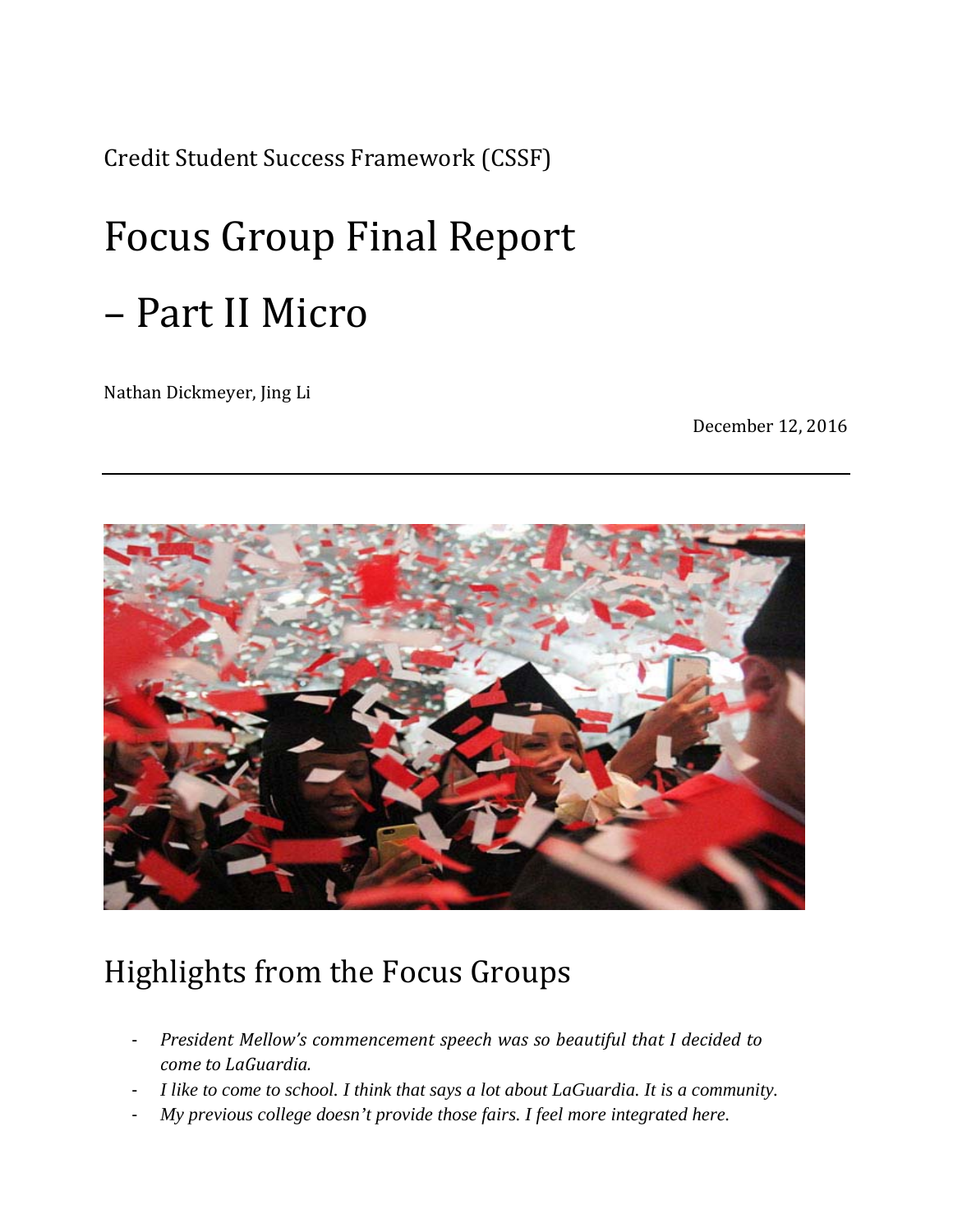# Purpose of this study

To understand student perspective and experience of academic (i.e., academic path, measuring college feasibility, career services) at LaGuardia Community College. More specifically, what multiple lenses. The final report consists of two parts: Part I presents student experience at progress, learning support) and non-academic support services (i.e., support communities, and how students perceive, feel and think about their experience at the college through the micro level and Part II synthesizes student's perception of their college life at the macro level. 

# Conceptual Framework



# Methodology

600 students were selected from the current actively registered student pool, with 100 Sampling: We used non-stratified random sampling with conditions specified by group needs. students per group. More specifically, we overweighed students with personal email address in the database. No additional condition for Group 1-Academic Path; overweighed students with a community visit record for Group 2-Support Communities: overweighed students attended First Year Seminar (as a proxy for using E-portfolio) for Group 3-Measuring Progress;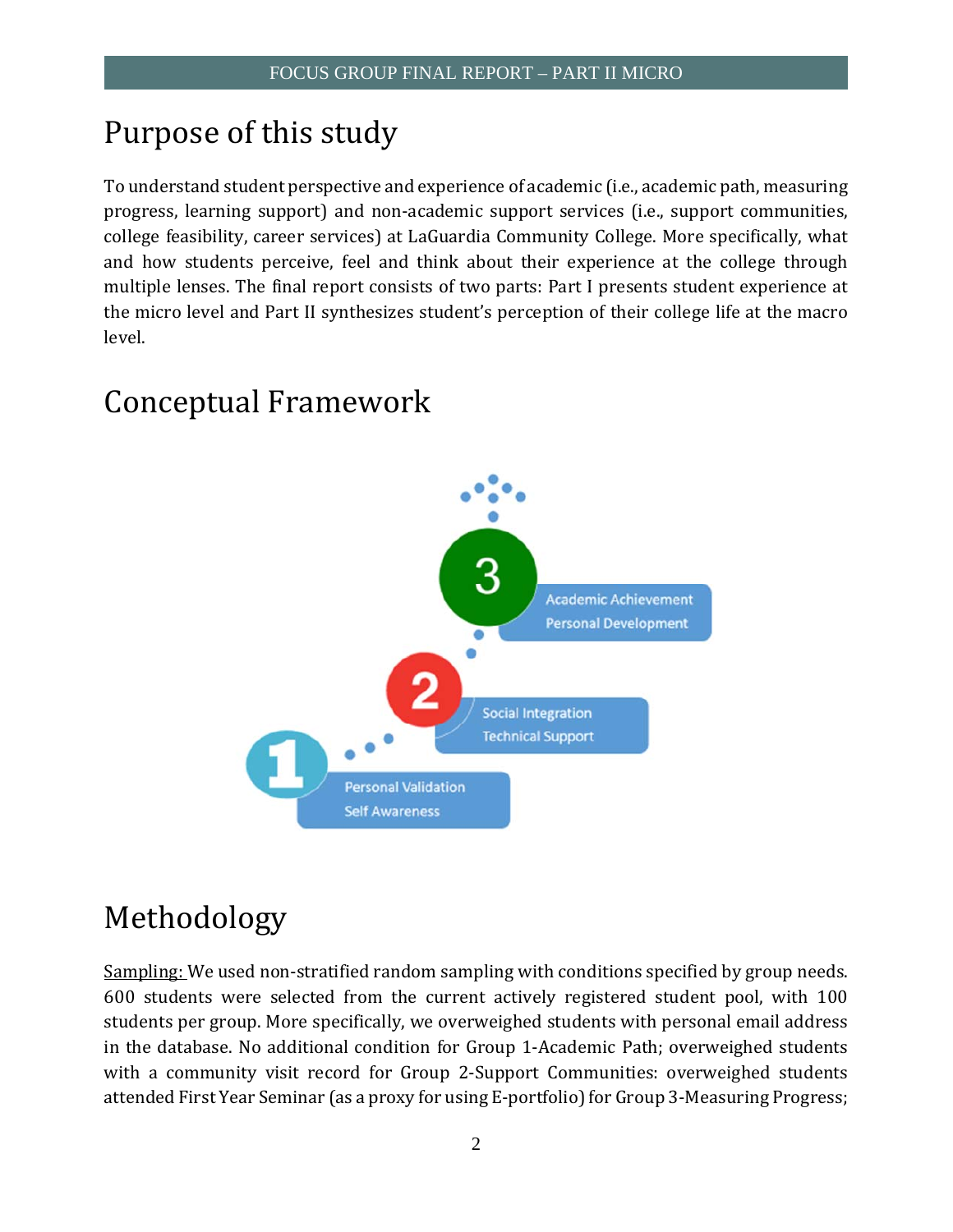overweighed students with a Financial Aid visit record for Group 4-College Feasibility; overweighed students with a Career Development Office and Transfer office visit record for Group 5-Career Services; and overweighed students with a lab visit record Group 6-Learning Support. 

Recruiting: We provided the sample list to the street team. Students in the street team emailed students and followed up with phone calls.

with a total attendance of 36 students. Due to low attendance, we had to reschedule sessions for several times. The ten focus group sessions cover all six group themes, with a particular Organization: From October 18 to November 3, we have organized ten focus group sessions focus on how students keep their **momentum** going towards their academic goals, what sources and services related to that specific group theme has helped them, and what slowed them down. All sessions were recorded and transcribed.

Liberal Arts: Social Science and Humanities, Mechanical Engineering, Nursing, Occupational students. 80% of them are attending college full-time and 20% of the participants are Student Profile: The 36 participants come from a wide range of academic backgrounds: Biology, Business Administration, Computer Science, Criminal Justice, Electrical Engineering, Civil Engineering, Fine Arts, Liberal Arts: Childhood Education, Liberal Arts: Math and Science, Therapy Assistant, Programming and Systems, Travel, Tourism & Hospitality, Engineering Science, and Undeclared Health: Nursing. Among these students, approximately 50% are male freshmen. 

Data Analysis: We used NVivo to conduct a full-transcript based analysis by sorting out what student said with the following coding structure.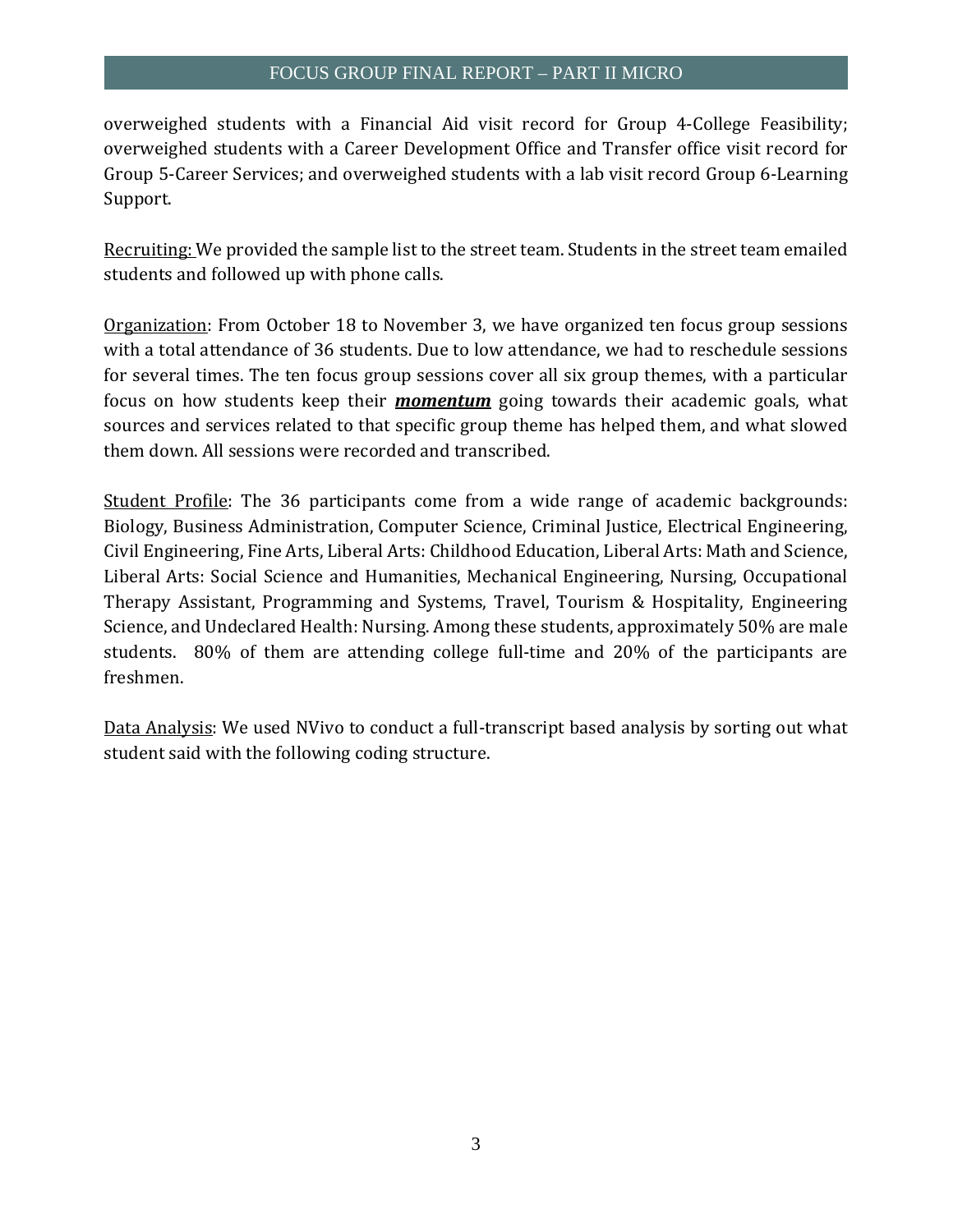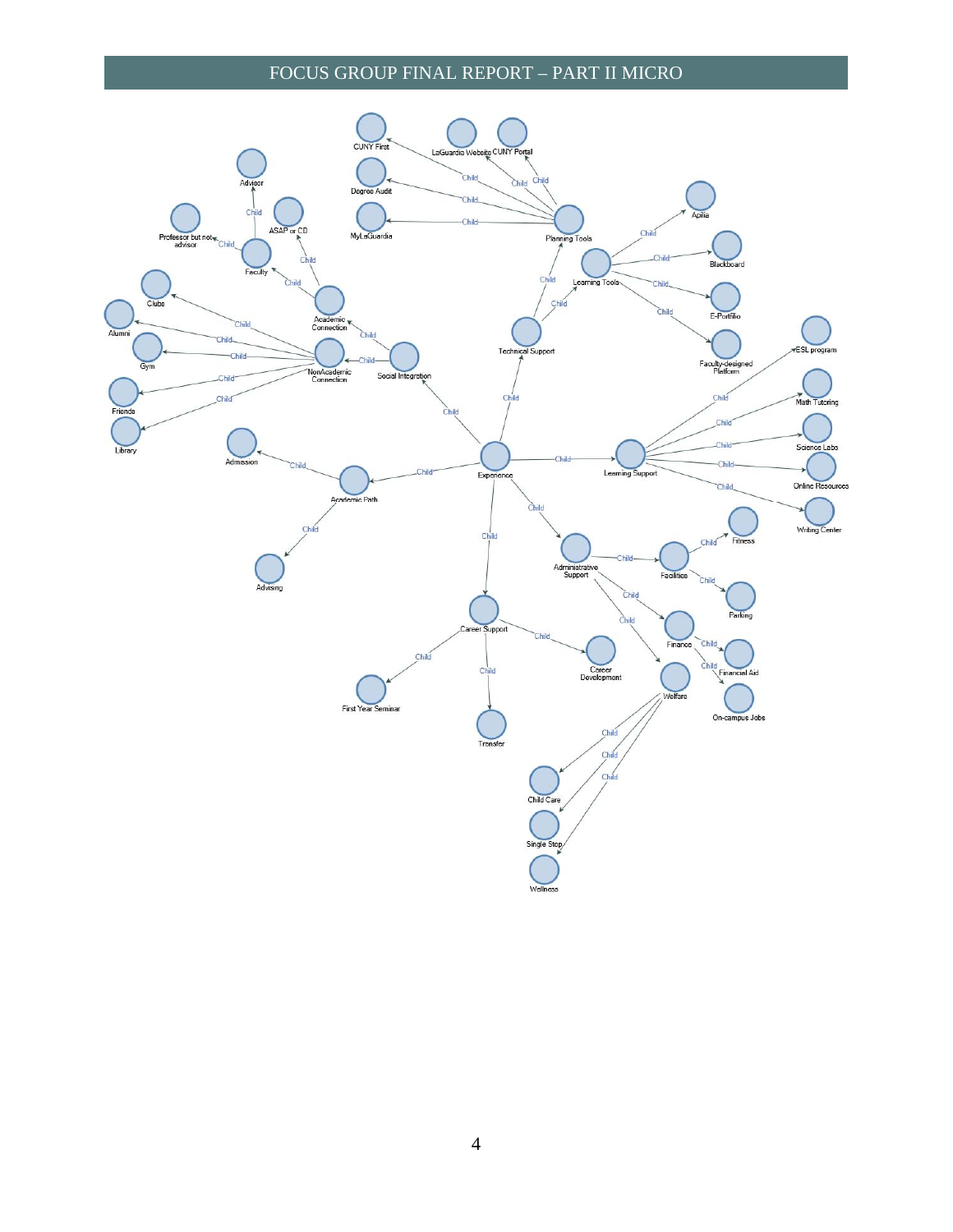# **Overview**

Overall, students regard LaGuardia as a very good school. They are grateful for the resources the college has already provided, and are proud of being a LaGuardia student. More specifically, students feel uncomfortable when they encounter problems with disconnected or poorly students are drawn by LaGuardia's diverse student body and the vibrant atmosphere. Yet, communicated services, with too much information, and with unclear directions.

# **Academic Goals**

1. Many students have a clear goal before they came to the college. Some students show a strong self-awareness and self-efficacy.

*I have three plans for the future. –* A Nursing student

*I actually want to be an FBI agent as well. I will be transferring to John Jay after I graduate from LaGuardia and do two more years and then my criminal justice teacher told me that after FBI—that I could do three years of policing and then become FBI agent after that.* – A Criminal Justice student

*I do actually want to become an engineer but I wouldn't like to work for someone else. I would like to do some research and to discover new technologies so that, for example, new technologies that can help the world.* – A Mechanical Engineering student

2. Some students identified their real interests after they started the college, and a few of them switched majors.

*Last semester I came here and just picked a major. I picked mechanical engineering, because I thought that it sounded cool. I didn't know that it was all math-based. My math is not very good so I switched to liberal arts to find something that works more to my liking.* 

*I switched my major. I used to be in radiology technology and I got a B in English 101. They told me that it's very competitive, so I might not be able to pass the requirements just because I got that one B.* 

*I spoke to an advisor. She recommended that I switch my major because I told her that I wasn't really excited about the math. So she recommended liberal arts to test the waters in a new environment.* 

3. A few freshmen are still unclear about what they want to do.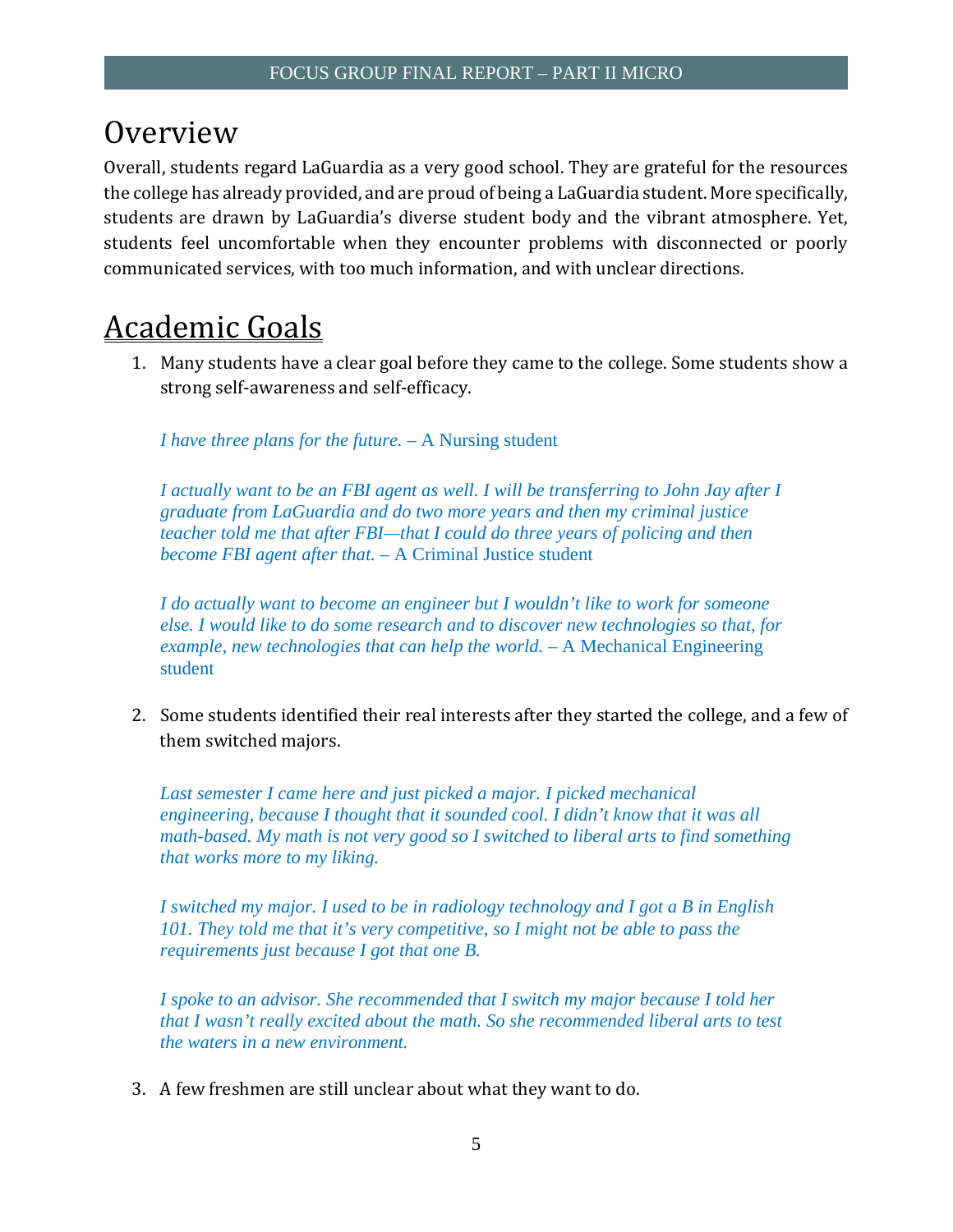*I haven't decided yet.* 

*Not actually because I'm just starting. So I think that actually I'm ahead of time for going to the transfer office.* 

# **Experience & Outcomes**

- a) LaGuardia is a very good school.
- Students who have friends or family connections with LaGuardia have a strong sense of Her original plan was to attend a college in the Bronx where she lives. But when she attended her husband's commencement, she was highly motivated by President belonging. One student chose LaGuardia because her husband is a LaGuardia alumnus. Mellow's speech and decided to follow in her husband's footstep. She will transfer to another CUNY college for a bachelor's degree and sincerely wishes LaGuardia was a four-year college so that she would not have to go elsewhere.

*When I went my husband's graduation day the president of LaGuardia was speaking and her speech was so beautiful. She was praising the fact that LaGuardia has a lot of students that come from different diversities and stuff like that. Yeah, that's why I changed my decision and I came here.* 

generously provided. For example, students who were struggling with math and writing strongly thank the tutoring and writing center; students in science majors thank Students who need help are grateful for the resources and services that the college has the labs; students with financial difficulties thank financial aid, Single Stop, Work Study, and on-campus jobs; students with kids thank the day care; and students who live far away thank the parking service.

*I had like \$207 dollars left and they will waive the fee if I can't pay it. – A student struggling with crisis* 

*I know the day care is doing well. My son, when he first started day care he didn't say a lot of words, but now he is coming home and he calls me Mama. He calls his father Dada. So I know that he is learning stuff here. – A student with child* 

*They (ASAP) help you with your Metro Card. You get that monthly Metro Card and it is so helpful because you don't need to work or even if you are working and you don't have enough to get to school, you don't have to worry about, "Oh my God, can I get to school today?" They help you a lot. – An student planning for a PhD* 

- In general, students see the college as an integrated community. Students who transferred from another 2-year or 4-year college commented that LaGuardia is less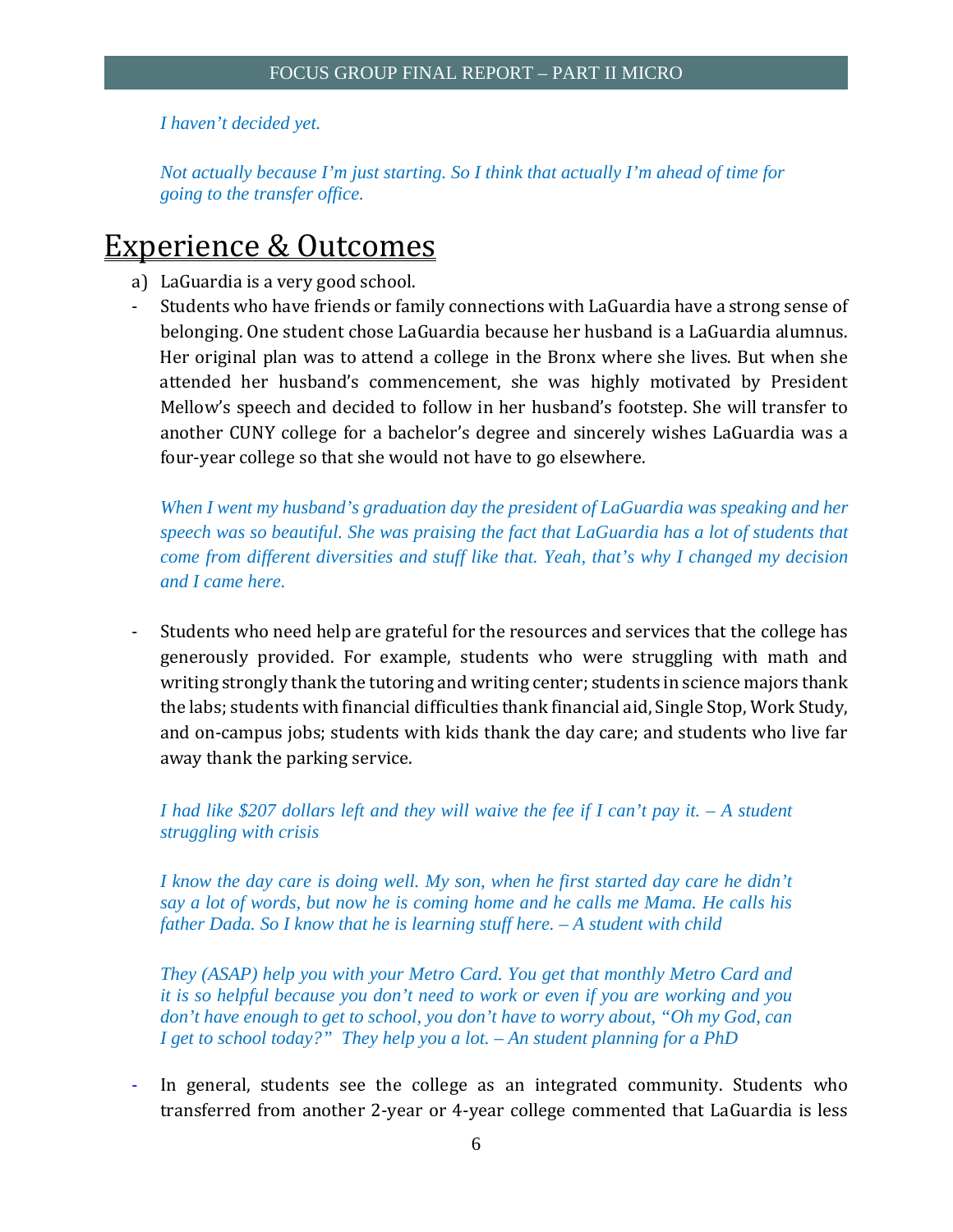fragmented than their previous institution. The LaGuardia Fair that brings supporting centers together makes students feel that this college is well-organized and integrated.

*When I used to go to BMCC I would go take class and go home, but anytime I need help, I didn't know where to go. Here I feel more integrated. I know where to go. I know who to talk to. If I need help I know how to find it. – A transferred student* 

*Everything she (President Mellow) was saying about it is family here, she was so right. I feel so better being here. One day I was saying to my husband, "Why can't LaGuardia be a four year school so I can stay there?" Next year I'm going to (another school), I went there to visit and it was so quiet. I was like, "This is where I'm going to be? Why not LaGuardia be a four year college so I can stay there?" – A graduate-to-be* 

- b) Students feel confused sometimes.
- Students do not know what to do when they receive conflicting information from different staff in the same office, different offices, and when offices send them around back and forth.

*I had a question a couple of weeks ago and I had to go to four different offices and I ended up with four different answers and I still don't know the answer.* 

*I had to run around from office to office and nobody really had the right information. They were like "Just go talk to this person." You go to the Financial Aid office and they say "Why did they send you here?" You do a lot of running around at first.* 

When students are notified of a problem, they want to know what caused that problem - Students are confused when offices notify them with problems without a solution. and what they can do to fix the problem. Unfortunately, that information was not always provided. 

*I'll say if a student is having a problem, to contact that student, that would be perfect. I realized that I have issues with CUNY First or with my classes and I basically had to figure it out by myself.* 

*I tried to do work/study. I handed in the papers and everything. No one contacted me. Even if it was a yes or a no, I would still have appreciated a call or email.* 

Students are confused by various online tools that they need for their coursework, academic and support services. They do not understand why they have to use one tool for one thing, and another tool for another thing.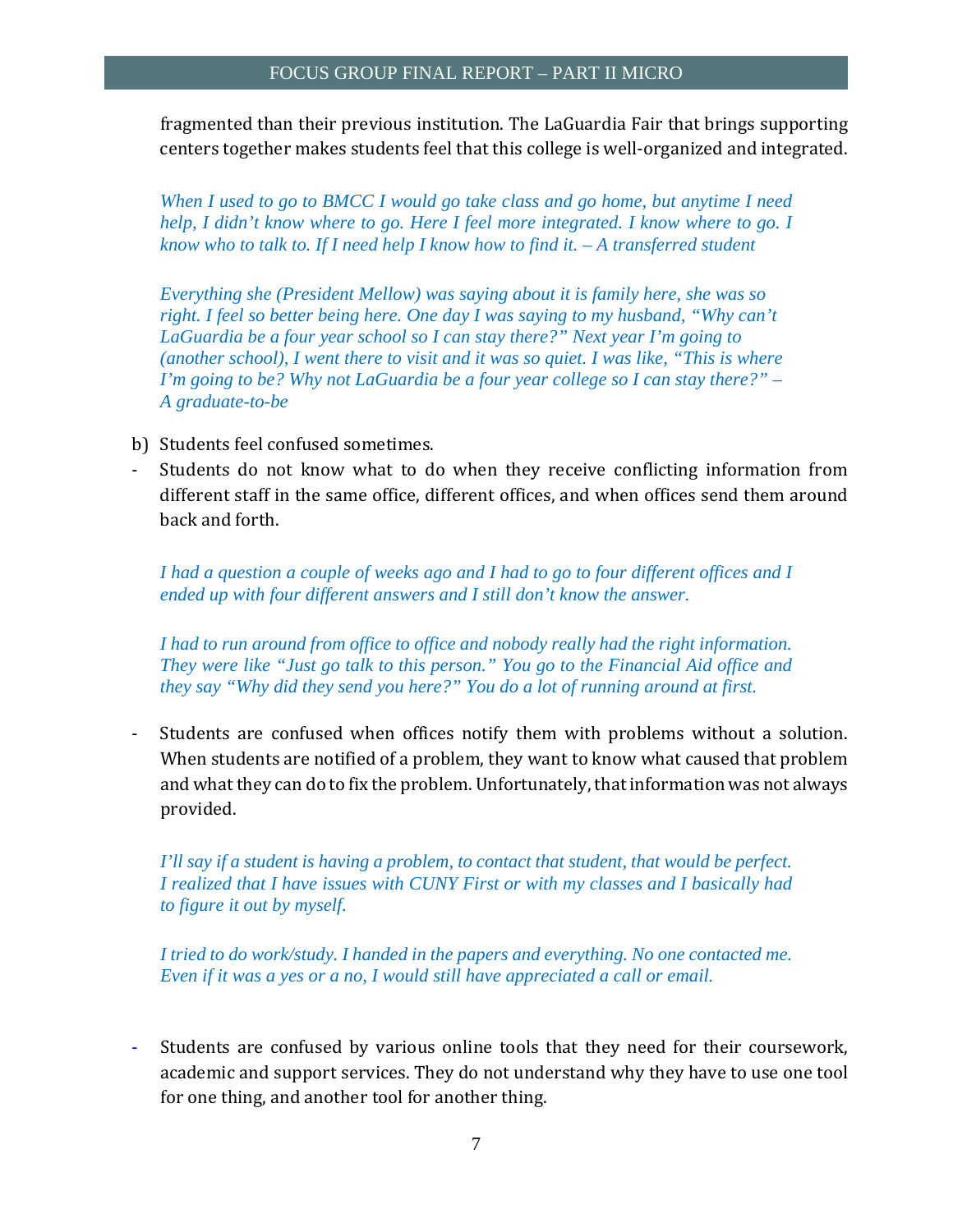*My professor kind of hate Blackboard, he find it annoying, so he created his own website for us. He made a website and put all his stuff on the website. He ask us to go to the website. I think his website is more straight forward because it is more easier than Blackboard.* 

*There are too many websites, too many log ins, too many—too many places to go.* 

c) Certain groups of students (e.g., veterans, international students, student with disabilities) feel that they need more specific assistance to address issues (e.g., work permit, accommodation) that not everybody has.

*I enjoy the school. It's just in the beginning it was a little hard to get in, to get admitted and everything like that. Then I noticed that the offices don't really communicate with each other well. Especially for me because I had to go through the whole extra thing of being a veteran and trying to get into school. I had to run around from office to office and nobody really had the right information. They were like "Just go talk to this person." You go to the Financial Aid office and they say "Why did they send you here?" You do a lot of running around at first.* 

# Caveats

a) Selection Bias

Despite of the random element in our sampling approach, students who showed up at the focus group are self-selected into the group. Very likely, these students are more motivated and more engaged, than those who did not show up.

#### b) Heterogenous Effect

Outcomes vary by student's individual characteristics (e.g. freshman vs. continuing, traditional vs. non-traditional), the program (e.g. STEM vs. Humanities), and the service (e.g., academic support vs. administrative support). We need to be careful when we generalize our conclusions.

#### c) Measurement Error

Not everything that counts can be counted, and not everything that can be counted counts.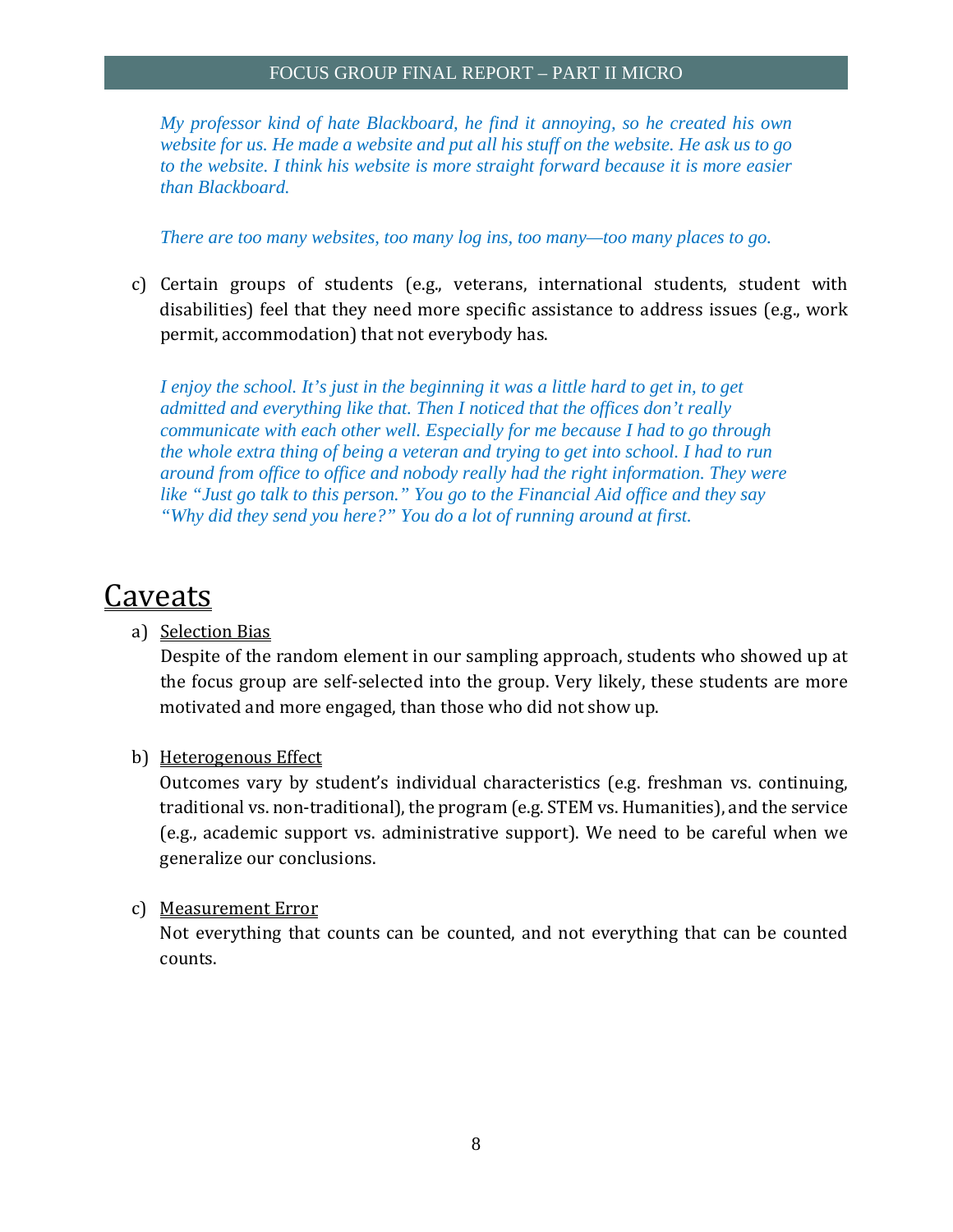### **Group 1 – Academic Path**



#### Student Experience & Outcomes

- a) What helped students to keep their momentum going?
	- A clear goal (either academic or career-wise) motivates students.

*I am here for child education. I have been doing my fieldwork. I plan to transfer next year, June 2017, to Brooklyn College. So I plan to get my bachelor's, that's the goal. Well, I really want to get my PhD.* 

*You need to have a high GPA to get into Baruch.* 

*I keep my momentum basically with the simple idea of wanting success, wanting to better myself and to create a concrete foundation for myself and I know that just persevering and staying focused is the only thing that will allow me to get to that point in my life.* 

Faculty's guidance keeps student on the right track. *I am in the ASAP program so my counselor helps me a lot.* 

*(Professor) Myer. Do you know him? He's one of the best teachers, yeah. Yes, that's it. She gives you a real good introductory about the class.* 

*She (the advisor) saw the physics class and she said, "You're not majoring in any type of science?" I told her no and she said, "Get out of the physics class." But I like*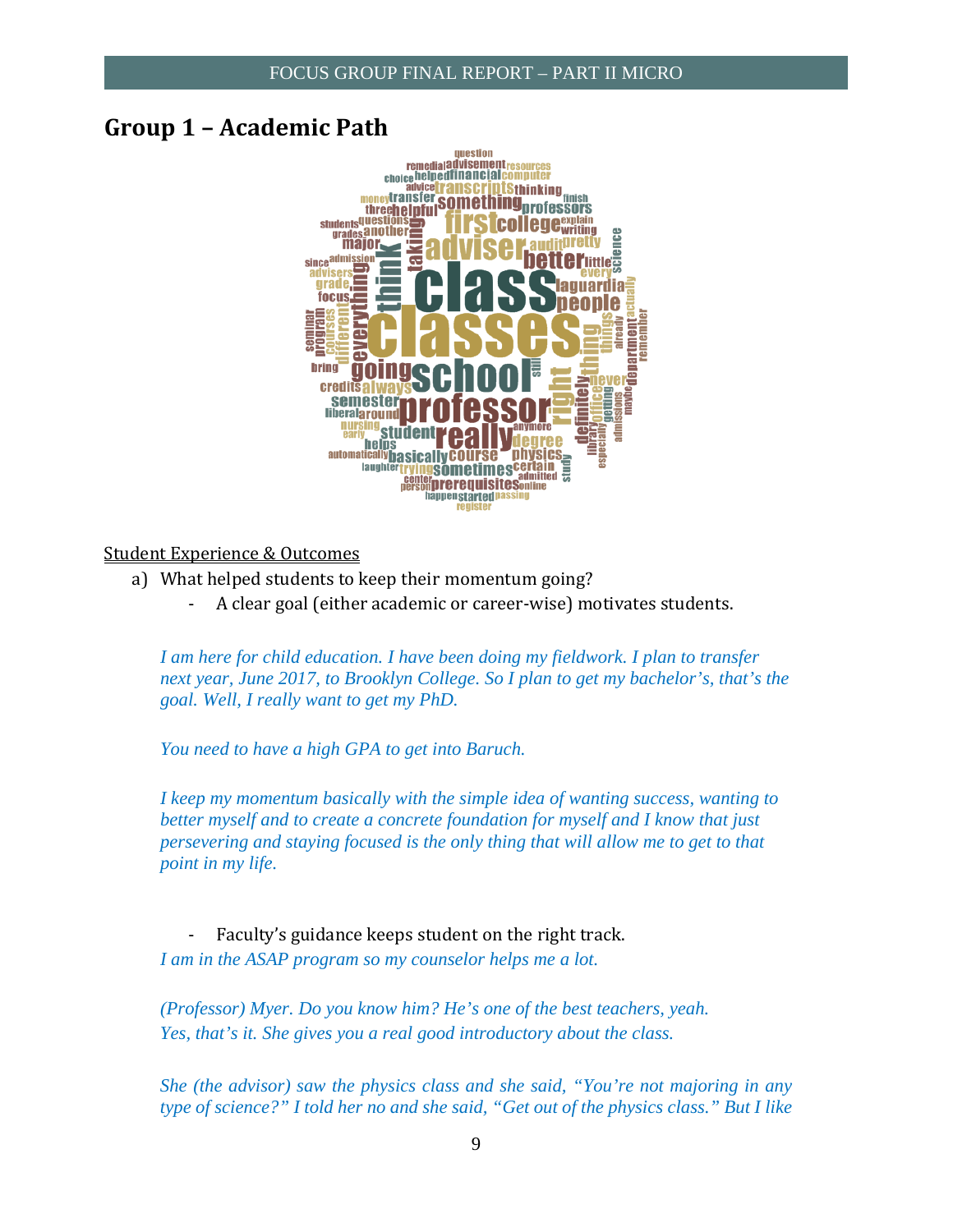*physics and in high school I was great at physics, but she said not at this level. She told me that she would keep an astronomy class open for me, because that was my second choice, and she told me to go to a physics class and see what it was like. So I went to the course and within five minutes I literally just walked out. The professor just started writing crazy equations on the board. I didn't know what was what so I ran away. I went to the adviser and said, "Get me out. Please. Get me out." Yes, and she was very, very helpful. She knows everything about everything. Do what the professor wants you to do.* 

Last year I had a crisis and I dropped all of classes a couple of days before school *started, thinking I could go back and register for classes. No! It was this year. So I dropped all the classes and she was just like, "Oh no you don't." And then I was able to go back and get some classes that I needed.* 

Technical tools are super helpful to track their progress and keep them focus.

*It was more help than the advisers. When you go to the advisers they tell you this and they tell you that. When you go to Degree Audit—when you do stuff on the computer sometimes it explains better than a person sitting there talking to you. The professor can teach you one way and then you do it the other way, the way the computer does it, and you get it right. The professor's way is always more complicated.* 

#### *My LaGuardia helps me go anywhere.*

- Organizations, professors, staff and fellow students make them feel valued and keep them connected.

*The professor really helps a lot. He will break stuff down step-by-step. He don't leave nobody behind. I like how he tries to make things fun and he tries to bring everybody together. Even if the class is quiet he'll try to do something different to get anybody to speak. He always saying he wants everybody to respect one another. I also like how he just have so much energy. He always have a smile on his face.* 

*I have gotten help from my ESL professor. Yeah. She listen and she always keep us after class and tell us some questions.* 

*The first year seminar, we went to a transfer—it was like a lecture. So there was a guy and I don't remember his name, but he was really good because he was really sincere and was actually trying to help.* 

 *(ASAP) students do things together, look at what they offer.* 

b) What slowed students down?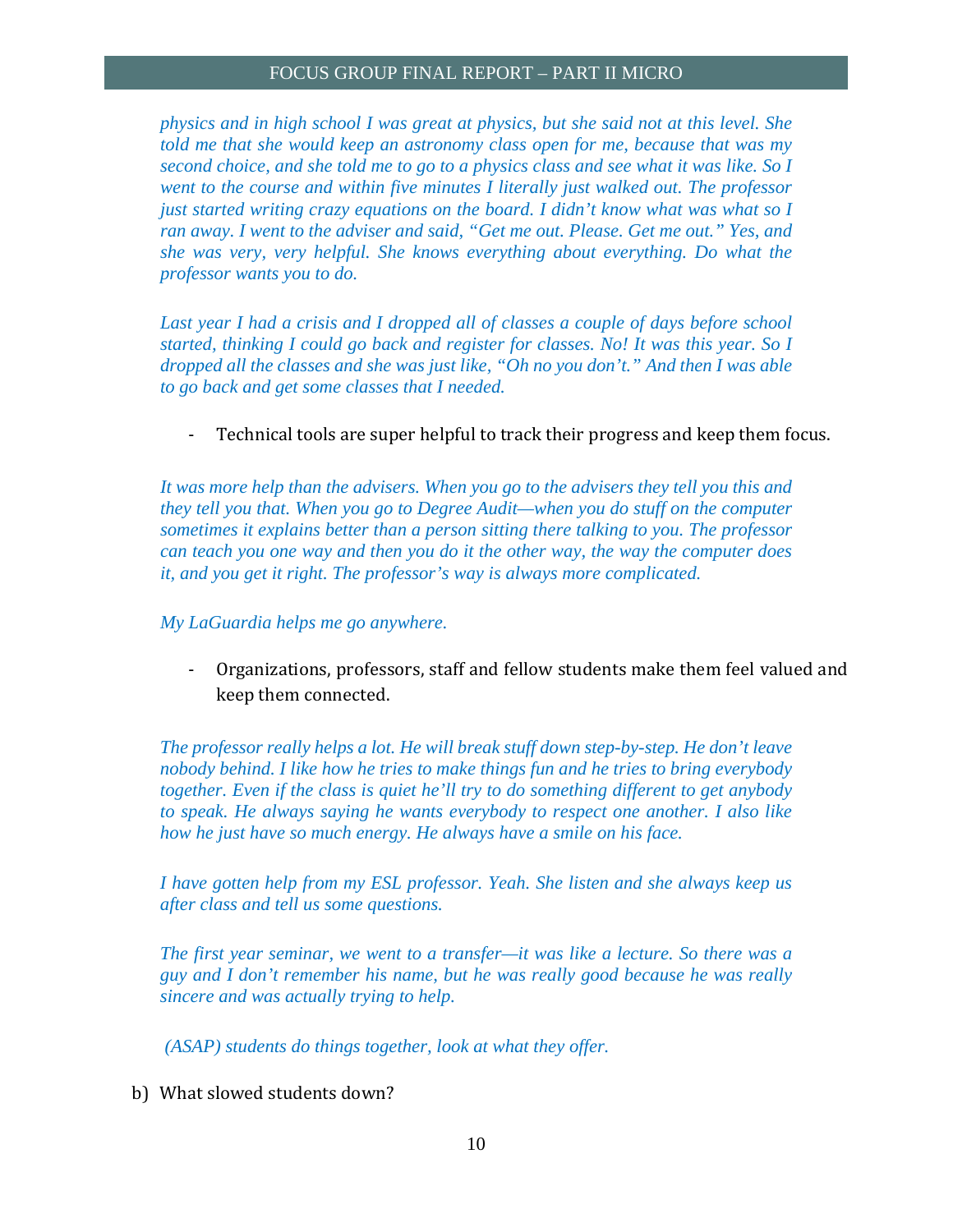Some courses don't list prerequisites. Students did not know that they had to take another course until they tried to register for the course.

*Especially the prerequisites that you need for classes, because it never shows. It's like you get to the end of a certain time in school and you think you're almost done with all these class and then you go to your adviser and they're like, "You have to take these prerequisites in order to graduate." You're like, "Didn't I just finish everything I need for my degree work?" I didn't know about these other courses I had to take. It holds you back. It drags the year out.* 

- Some courses don't have enough sections for students to choose from.

*One thing that I notice is there are some certain classes, courses, and you don't have a lot of teachers, so you don't have choice. I took [inaudible] and they only have two teachers. I didn't like my professor. I didn't like him really. So I went and talk to my adviser. My adviser was like, "I know, but we only have two professors." So this other class is full. I wasn't able to change is what I'm saying. That was worst grade ever. But there are only two classes and the other one is full. So I have to stay or find another class. But I had to take the class so I have no choice. It doesn't make any sense to me. I had to take the class and I only get a C.* 

Some students are struggling with life issues.

*The only thing that can slow me down might be the accountability. That is the only thing that will slow me down. Money-wise I tell myself I don't care how much the loan will cost. I have to take it because I gotta finish school no matter what.* 

*Sometimes I would come in late or I didn't read the material and it wasn't because I just didn't want to; I had a lot of things going on* 

*I can't register for the second session because that hold is still in my account, so they don't allow me to register for the second session.* 

Students cannot catch up with coursework.

*I'm currently on probation because I had an unlucky professor. I passed my lab with a perfect grade but the lecture professor really messed my grade up. Some professors teach from different books. You buy one book and then they end up* 

*teaching from a different book. I've had that happen multiple times.*<br>I'm not going to blame the professor. I think it is the class in general. I thought it would be *more science, but it's more math than science.*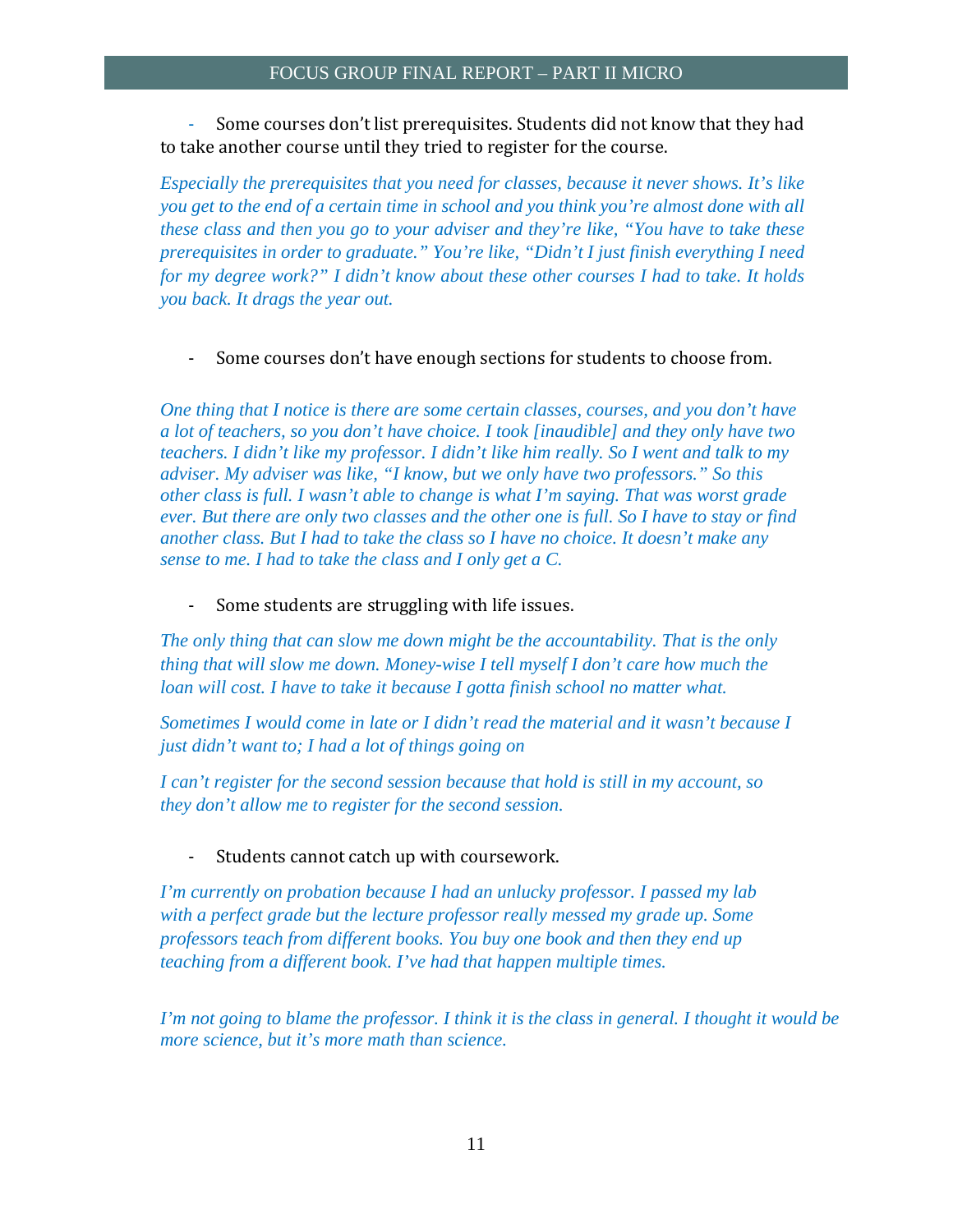*When you are taking a theory and a lab, but the fact that you are … I don't know why you have to take them both together. Let's say that I'm doing well in my practice, but I'm not good in theory, like, I don't know why I have stay one with the other.* 

c) Attending LaGuardia is a life changing event to some students.

*I didn't really see myself starting college, but my wife was telling me, "Do something with yourself. Go somewhere and do something." She kept telling me I was smart. She pushed me. I just wanted to work and save my money and buy a car. I* wanted to just live life for a bit, but she told me I needed to do it now because I *never know what will happen in the future. I started and I couldn't believe how happy I was to be here, just the environment, it is so positive.*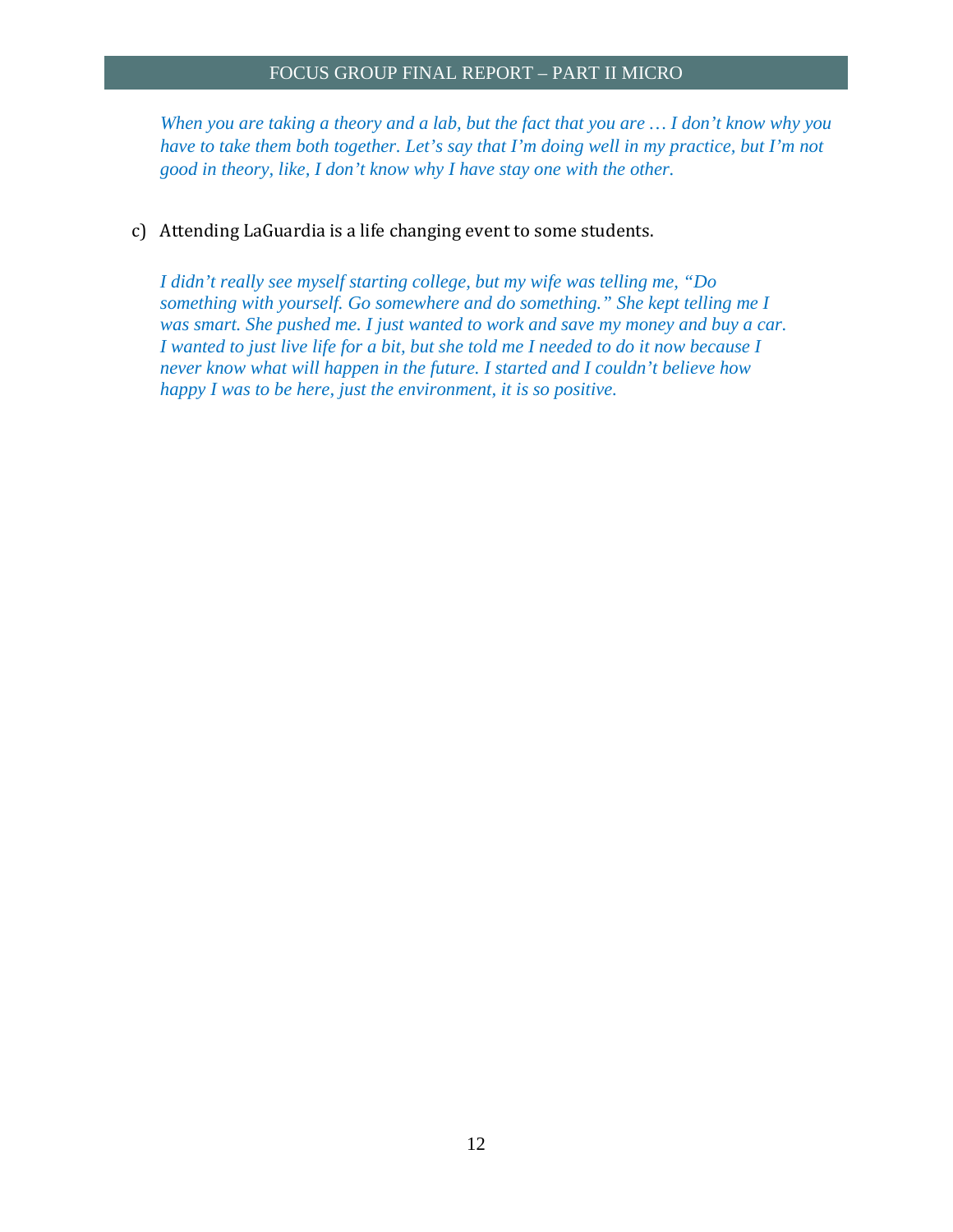# **Group 2 – Support Communities**



#### Experience & Outcomes

a) What support communities helped students keep their momentum going? Students mentioned faculty, advisor, student organizations, clubs, family members, staff (e.g., gym, library, veteran's office, student with disabilities, etc.)

ASAP & College Discovery

*Each month I have to meet with my adviser twice. Regarding classes, how well you're doing. Do not drop your class if you have a problem, they will help you stay.* 

*I am an ASAP student, but that's the only thing I do. I have to take this class or this class and it will help me to transfer easily. So that help me. But ASAP you have to go. It is mandatory. I make my own connections. I stay in touch with my teachers. ASAP is good. Even I refer some friends. Some people (joined) ASAP because of me. I advocate for them to go there.* 

*(ASAP) help you with your Metro Card. You get that monthly Metro Card and it is so helpful because you don't need to work or even if you are working and you don't have enough to get to school, you don't have to worry about, "Oh my God, can I get to school today?" They help you a lot. On top of that, they give you all of these resources.* 

*I am part of the College Discovery program. I came here and I found out more information about College Discovery and I was impressed with the program and*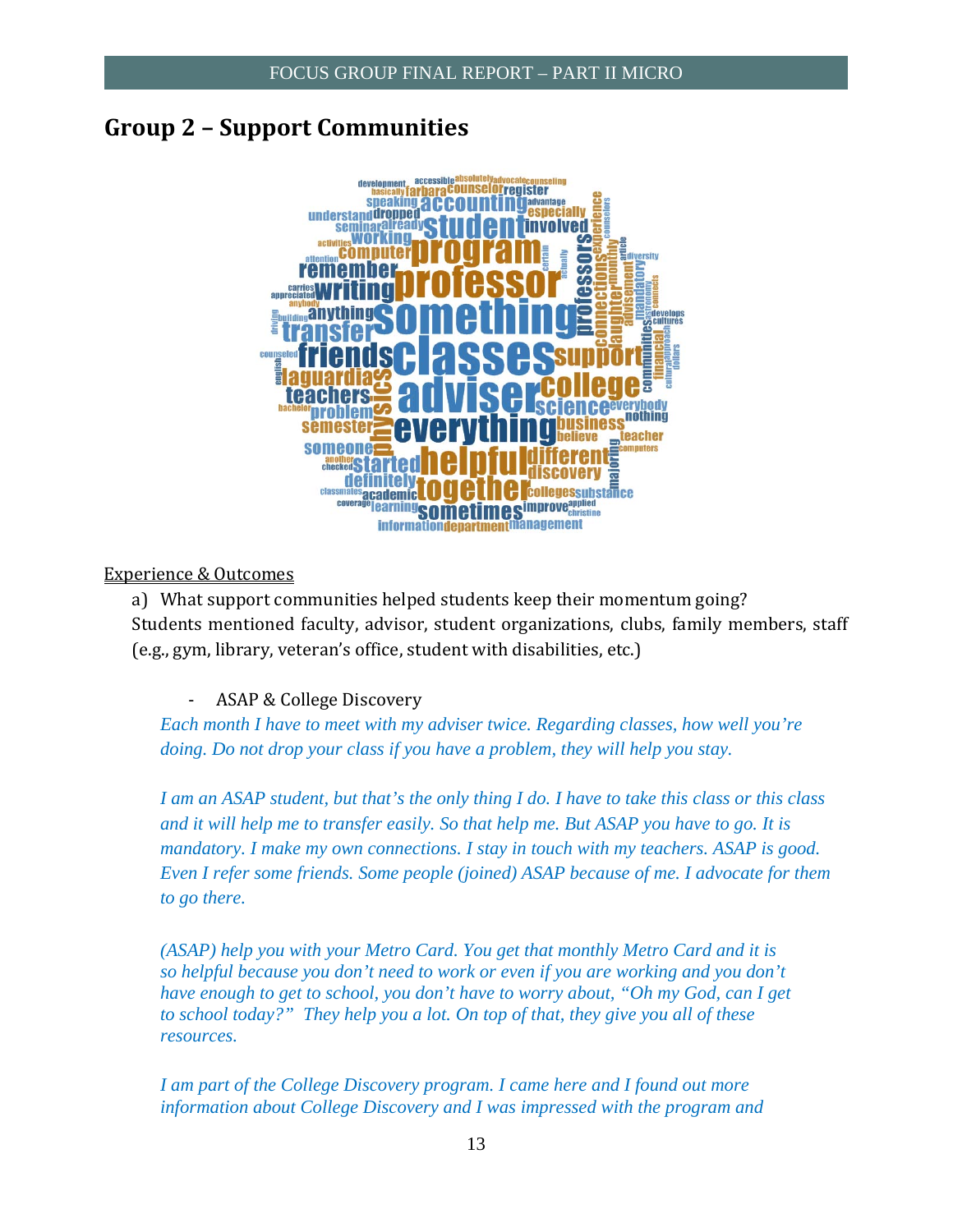*once again to be part of the College Discovery program and now I work there so I feel like it was the best fit for me. No because for the college career program, they offer help with those classes.*

‐ Faculty 

*I have professors in my classes and I stay in touch with them. Any problem that I have I just go to them.* 

*The heads of the department know what's going on, yeah, they are very useful, helpful.* 

*I went to my writing professor to ask about writing something, just so I could know his point of view about something. I like my writing teacher. Any time that you want to make time for him he will help you.* 

#### - Student Organizations

*Every Wednesday they have a whole bunch of clubs. I go in and they give you free stuff and all that. So why not?* 

#### $\circ$  Financial club is beneficial for business students

*They have a financial club here, but I'm not a part of it. I just go sometimes. Some friends are part of the club, so I just go with them.* 

*They have a financial club here. I just go sometimes. Some friends are part of the club, so I just go with them. It is something that will help you very much how to manage your finances and stuff like that. I made some friends there.* 

*Financial Club. We already learned about two apps. One is Acorn, which is about mutual funds and the other is Robin Hood. Put money in and then the people will take care of your money and stuff like that. For Robin Hood you can buy your own stock online.* 

> $\circ$  Chinese Students association meet regularly; invited alumni come to meet with current students

*I joined clubs and I am leader right now in the Chinese Student Club. I don't know how to apply the financial aid and how much I need. Yeah. And I have transfer problem. They know that. We have tutor in the club on Wednesday and Friday. Anything they can help us with. Like homework or some problem you have in the school. And I would tell them (new students) to join some clubs. Join some clubs and soon you be leader in the clubs and that will really help you with your (career).* 

o Women in Technology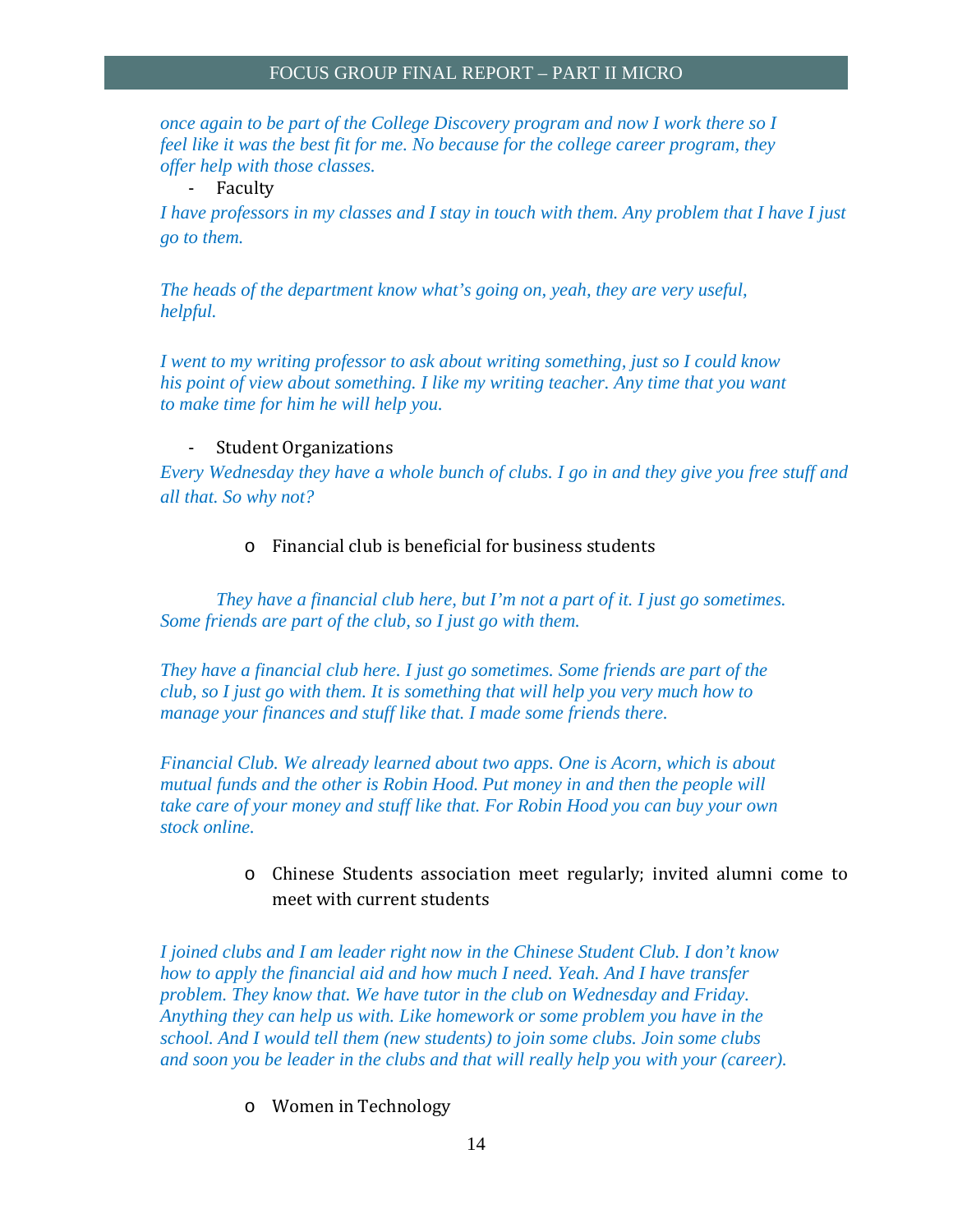*I just became part of the Women in Technology program that is going on. I feel a little more privileged because they actually do put us in the loop. I feel like there is a lot of inclusion. They let us know things that are going on in the school. My advisers are pretty good too. I think that it's progressing because the technology part is new, so they make us a little more aware of things that we need to know.* 

#### o Veteran's Club

*You really need to find somebody somewhere in some office anywhere in the school that you feel comfortable checking in, developing some kind of friendship, and stay in communication with so they can help you stay in the loop.* 

#### Family and friends who are LaGuardia alumni

*My husband was here two years ago; he graduated from here. I have a person who can just walk me through it and talk me into doing the right thing as opposed to something crazy that I will regret, because I'm like that.* 

*My sister-in-law used to go here. She graduated and moved on to John Jay, which has a great program as well. She definitely recommended taking a certain amount of classes in the 12 weeks and then a certain amount of classes in the six weeks to be able to juggle everything.* 

*For me it was because of my husband. He was already doing RN program over here and I was looking to change my career. After coming over here he was already into the RN program and he said it is a good school for nursing. So that's how I joined. My husband told me about the loan option. They (financial aid office) didn't tell me.* 

#### b) How did students find out about these communities?

High school, college advisor, friends, family, LaGuardia website, college fair, flyers and signs. 

#### c) Why some students do not participate in student organizations?

No time

*I didn't really have the time to go. My schedule is all over the place, so I don't think I'm ready to join any clubs yet. I live an hour away. So I was like I'm going to join clubs when I have the time and a better schedule.* 

Some students prefer to be alone or a small group with friends *I'm shy and not always social at times. Maybe if I had a few friends and if one of them was going there as well I could follow behind, but if not, then I can be quiet all the time.*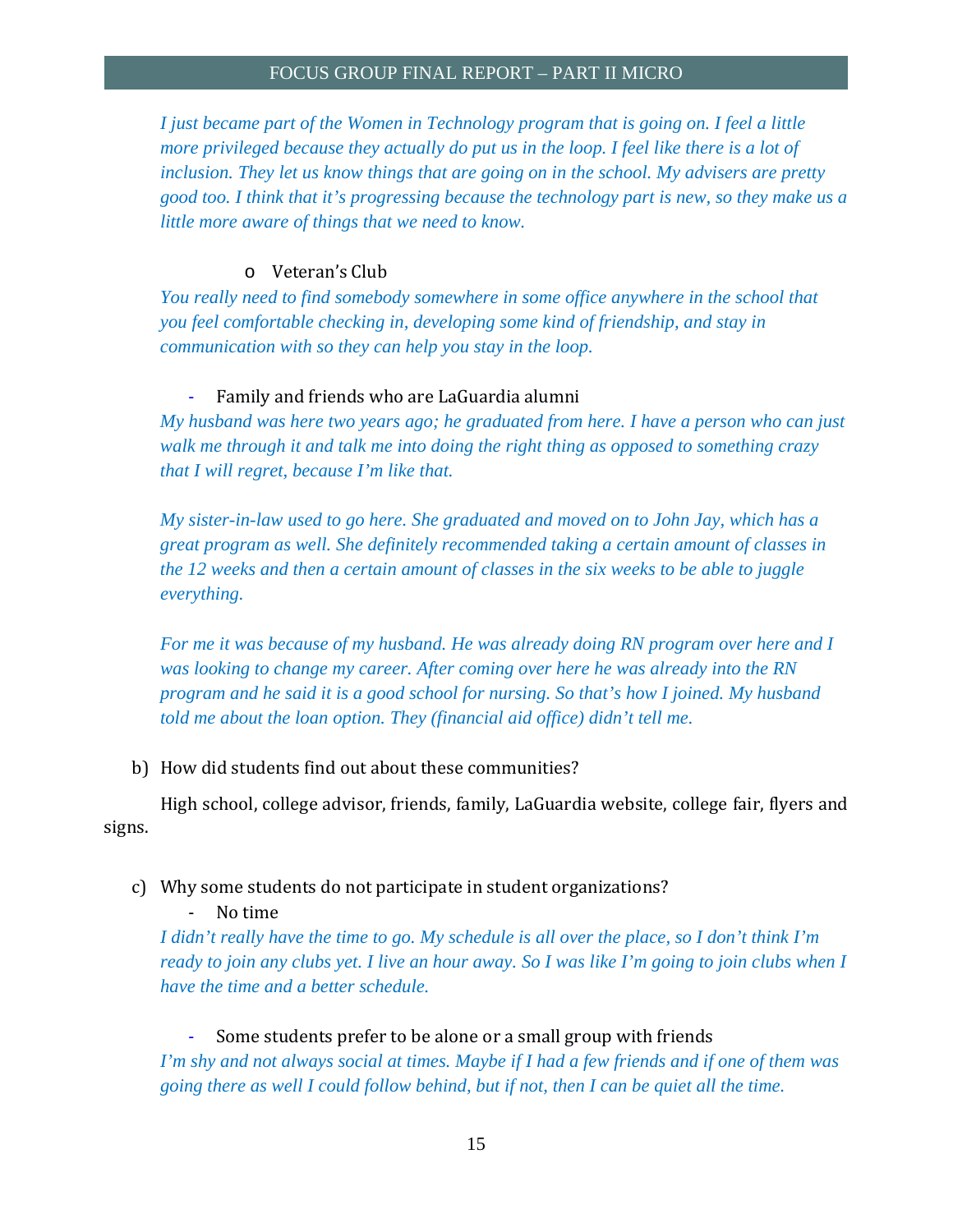### **Group 3 – Measuring Progress**



#### Experience & Outcomes

- a) How do students track their academic progress?
	- Ask department, ask advisor, check with friends

*Each month I have to meet with my adviser twice. Regarding classes, how well you're doing.* 

*The heads of the department know what's going on, yeah, they are very useful, helpful.* 

*Advisers need to be more accessible to the students. Don't just sign them up for classes and send them on their way and they have to figure out from other students or via their mistakes like "Okay I don't have to do that or I don't have to take that class."* 

- b) What academic progress measuring tools helped students?
	- ‐ E‐portfolio

o Some students find it very helpful. Some do not.

*I use E-Portfolio and at FYS seminar class. That's really nice. I like it. That helped me a lot.* 

*E- Portfolio I think it is—I have used it a few times, but I don't think it's all that helpful.* 

 $\circ$  Some students use it only when it's required by the professor, such as the First-Year Seminar. Very few students update their e-portfolio regularly.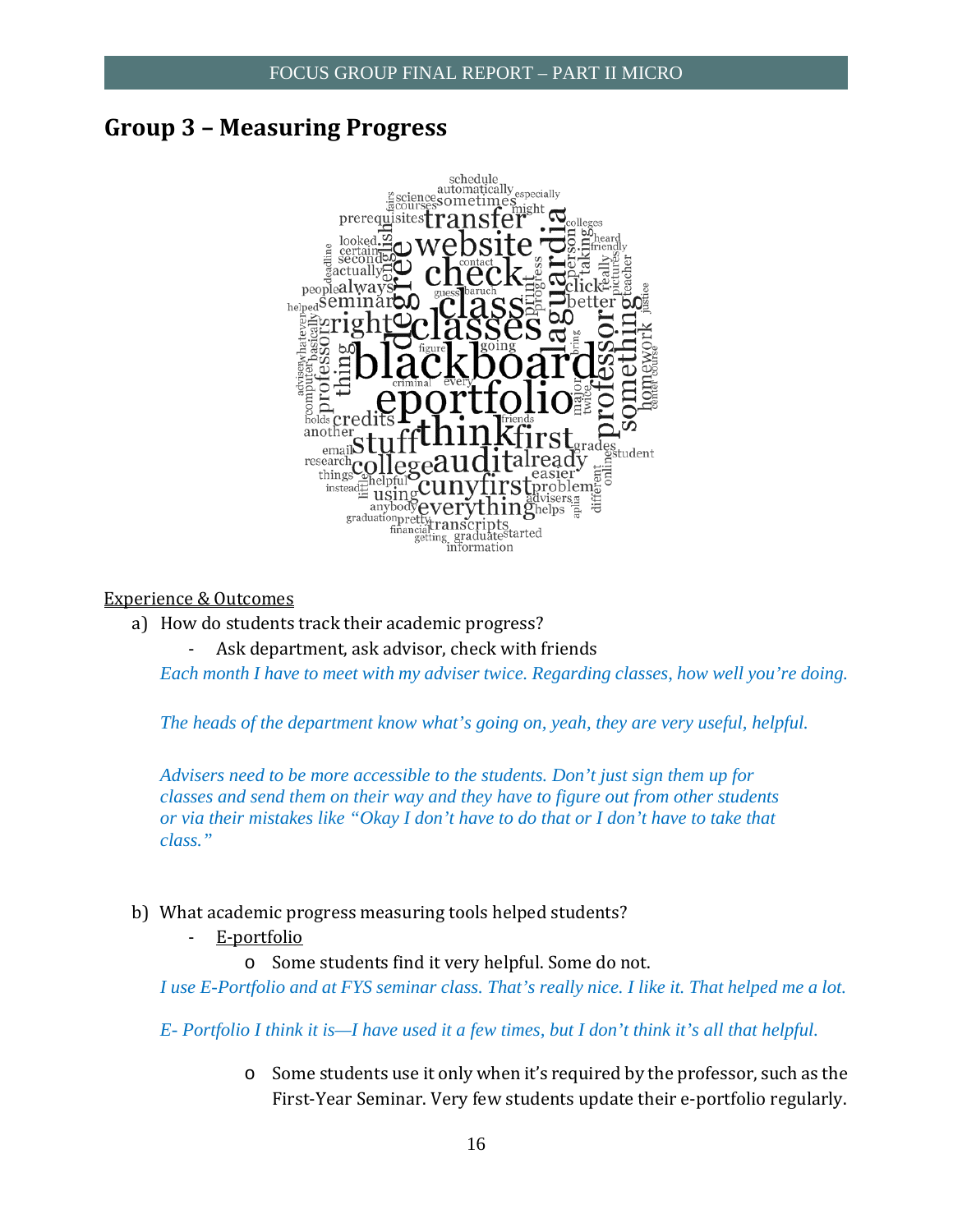*Not a lot of people use it, like none of my professors. One time I used it was for First Year Seminar and the second time was for English 101, and that's it. I haven't used it for any other classes. Maybe that's why I haven't used it.* 

*I just don't like it. First of all is you can't change the privacies, but I don't like—I'm more careful when I'm writing—more than E-Portfolio, more Blackboard where my teachers can see it. E-Portfolio is all the students.* 

portfolio pops up. They thought the e-portfolio is supposed to be private. o Some students feel uncomfortable when they google themselves, the e-*I am very private person. I don't like leaving my things open.* 

*So I Googled my name and E-Portfolio came up. My professor told me it was private, so why did it?* 

 $\circ$  Some students have concerns about their intellectual property.

*I'm confused. So you're telling me if I post something on E-Portfolio it's no longer mine?* 

 appreciated. Degree Audit. Many students find it very useful. Study Hall feature is highly

*I used it to check what classes I need to take. It was good. It helped me. It was simple and clear, yeah. I like it.* 

*I use it to check on my credits, my grades, to plan ahead with classes I need to take. Oh yeah, a lot. I think it's very good.* 

*It was more help than the advisers. When you go to the advisers they tell you this and they tell you that. When you go to Degree Audit—when you do stuff on the computer sometimes it explains better than a person sitting there talking to you.* 

CUNY First. Some students find it very confusing; some students love it; students found the big HOLD at the front-page intimidating but agree that it's helpful.

*I check CUNY First. I go to CUNY First and I go to the Student Center in CUNY First and that's how I check my progress. I can see everything. I see my transfer credit there and everything because that's where everything is.* 

*It's helpful. It has resources. Check my grades, financial aid, and credits. So basically those three things. Oh yeah, and my schedule too.* 

*I think it is not user friendly. When you print, like if you want to print something, you can't print it.*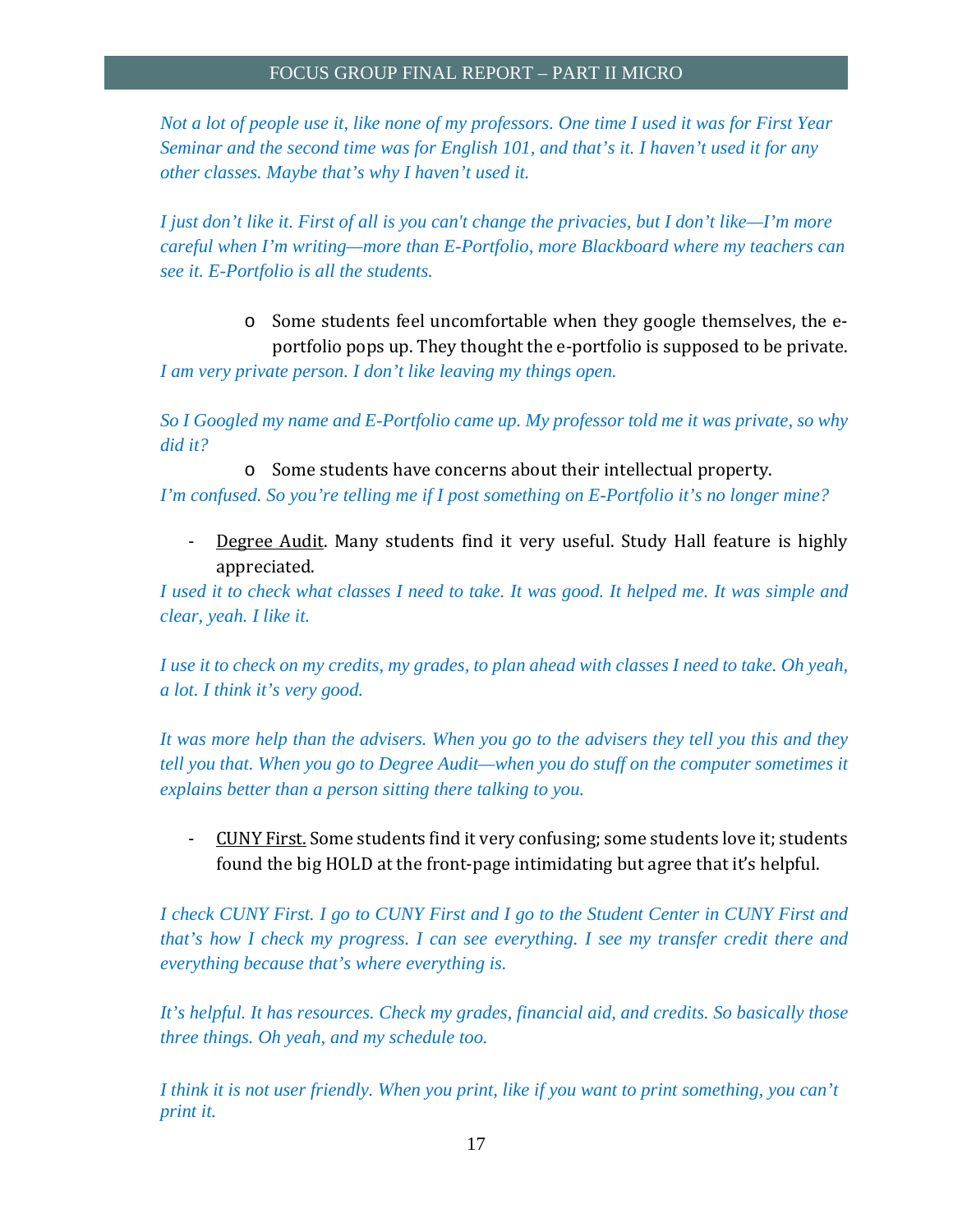Blackboard. Student like it because it's well-structured; some students don't like it because it's not user-friendly.

*I like Blackboard because—if every teacher would use it, it would be better because you go and see what your homework is, what is the deadline. I wish every teacher would use it.* 

*I like it. It's helpful. I prefer Blackboard to E-Portfolio.* 

*I realized that when I was using Blackboard so much, it's easier for me to contact my professor. They put down their email address there so it's just like scroll there and it's there.* 

*So yeah I'm like clicking trying to find where it actually says homework and I'm thinking "Yeah that's not it." I clicked on context and scrolled down and I was like "Oh okay." But I think it should be a little easier, a little more welcoming. It should say homework.* 

#### My LaGuardia

My LaGuardia helps me go anywhere.

*My LaGuardia helps me go anywhere. When you login to My LaGuardia page, there's always a hold right there. You're so worried. You're like, "What the hell?" They are important, but they make me worry. I think it should be there, the holds should be there.* 

c) Sometimes, students got confused. For example, students are confused by CUNY First and CUNY Portal. They don't understand why they need to have two separate accounts for basically the same thing.

*I log in CUNY First, and then at the same time CUNY Portal opens, but I want to open the CUNY First it is kind of—you cannot log in at the same time. Yeah, when I log in CUNY First and then it asks me to log in again. Then it kick me out. I am getting kicked off of one because I am signed into the other.* 

*I think it's too much the same. I can still have notes on every website and sometimes I forget the password and I need to call my mom and have her go here, here, here to tell me one password. They should have one website and that's it. I like it, but I think it would be better one page.*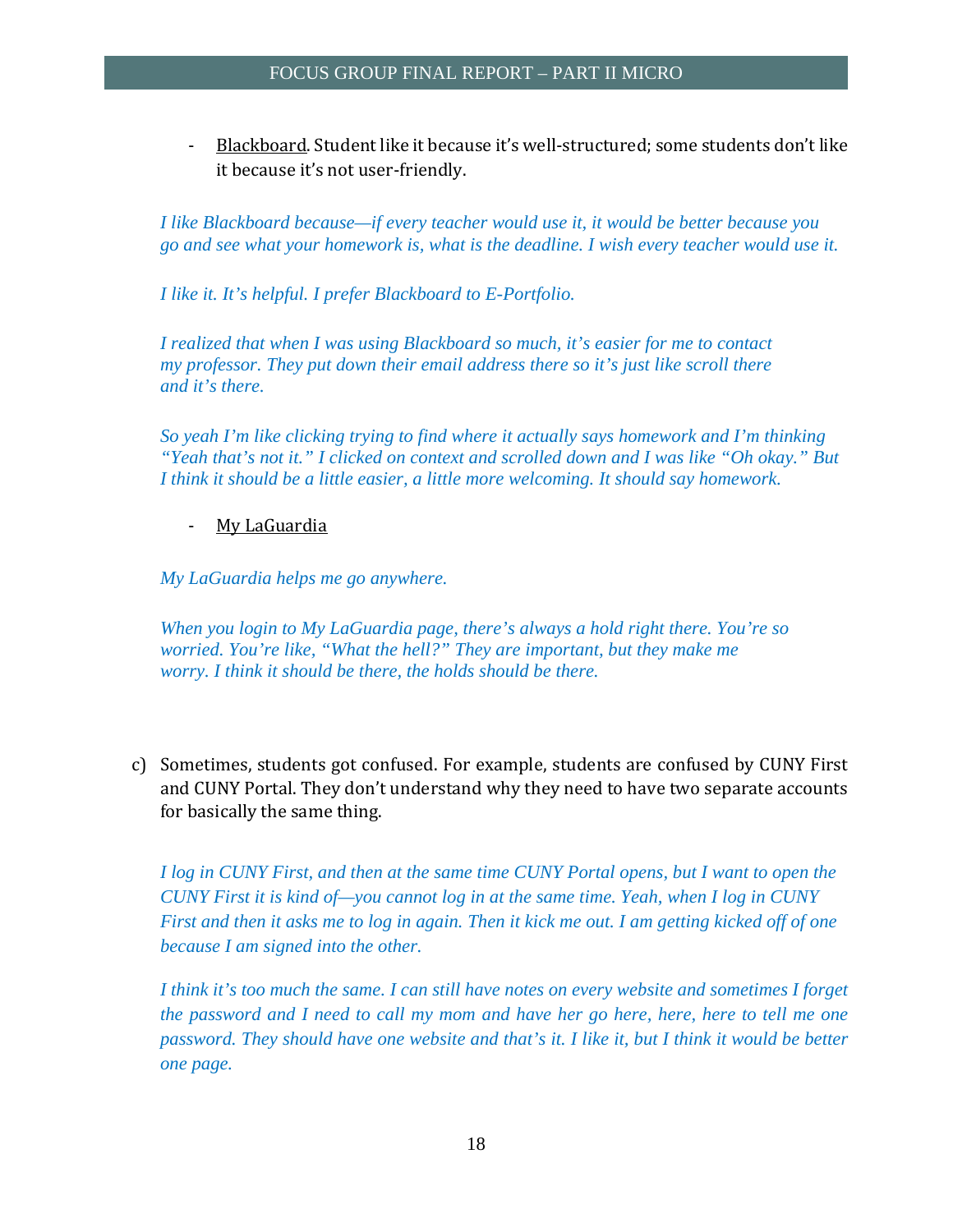# **Group 4 – College Feasibility**



Experience & Outcomes

helpful. 

a) How do students find out college feasibility resources? Ask department, ask advisor, ask friends, search LaGuardia website. Resources from the office, department, high school, and outside organizations (e.g., Apple Corps, 1199) are

*From my friends because they know and Chinese Club help you with financial aid. In the first year and the first semester I had a lot of problems. I don't know how to apply the financial aid and how much I need. They know that.* 

*It was helpful. They are 1199, they're a union. It was in the city and when we went there were a lot of other people and they just asked us to write.* 

*There is this program called Apple Corps and in order to be in Apple Corps you have to go to a CUNY school.* 

- b) What college feasibility resources and services helped students?
	- **Finance** 
		- $\circ$  Financial Aid including scholarship and work-study

*When I didn't have full coverage with my financial aid—I had like \$207 dollars left and they (ASAP) will waive the fee if I can't pay it.*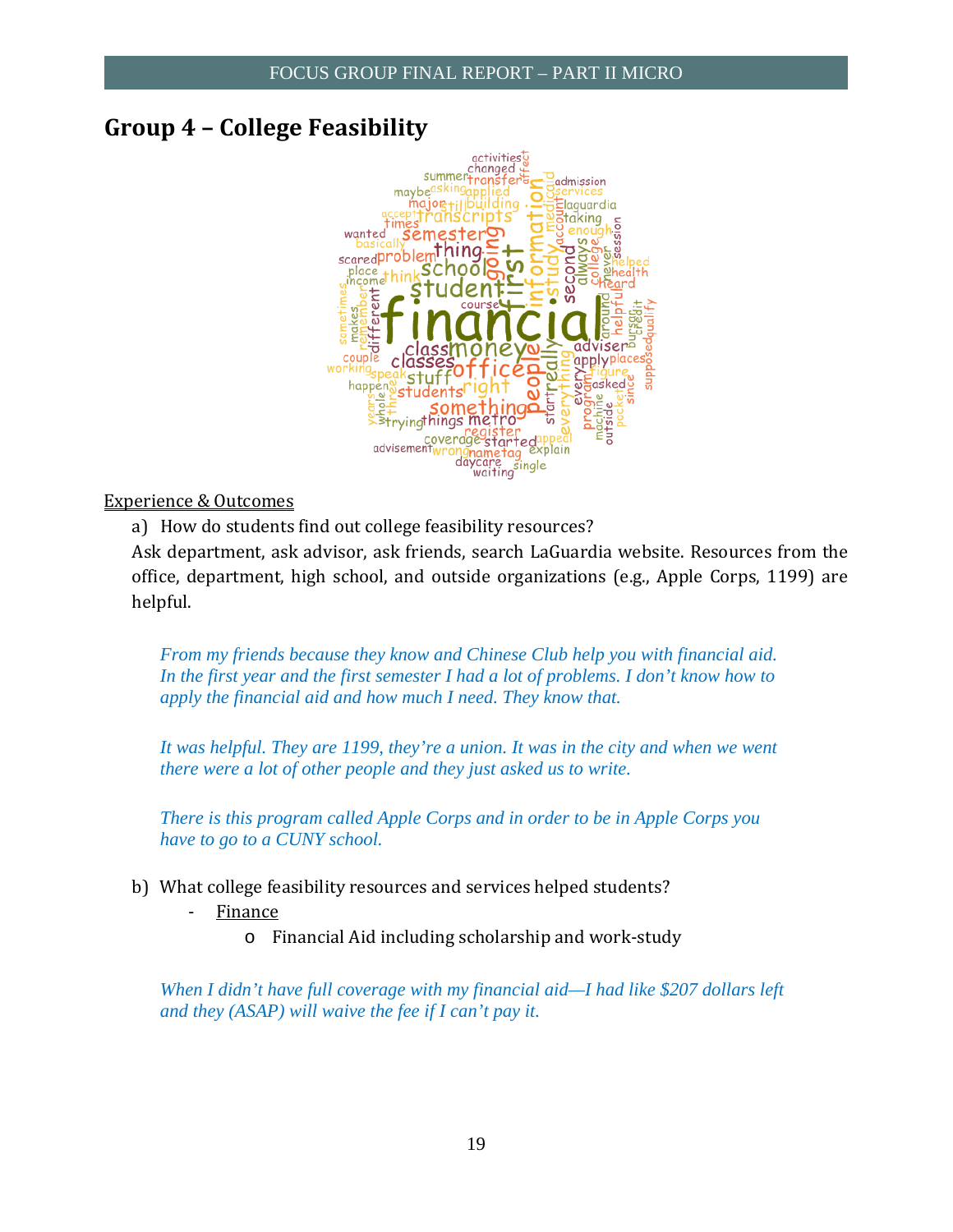*I don't have financial aid just because when I filled out the FASFA they said my mom makes too much money. That's why it was a big issue for me when I wanted to go away. I never had any resources of anybody telling me that there were other options for me.* 

*I tried to do work/study. I handed in the papers and everything. No one contacted me. Even if it was a yes or a no, I would still have appreciated a call or email.* 

*When I applied for financial aid I wasn't approved. I had to go apply for direct financial loans for students, a subsidized loan for students. My husband told me about the loan option. They didn't tell me. They tell me it wasn't approved so I have to pay to the bursar.* 

*They (the financial office) say why don't I have help from my family? I'm trying. I'm just trying. I can't sit with you and explain how I do or why I spend every penny in my house because it is something that you have to figure out.* 

 $\circ$  On-campus jobs. Very helpful financially.

*It was IT work*. *It helped me financially. I have to pay for my own stuff, and owning a car isn't very easy, it's expensive. I had to work and I also get help from my parents.* 

#### ‐ Welfare

#### o Metro Card, Text Books for ASAP students

*They (ASAP) help you with your Metro Card. You get that monthly Metro Card and it is so helpful because you don't need to work or even if you are working and you don't have enough to get to school, you don't have to worry about, "Oh my God, can I get to school today?"* 

o Single Stop. Few students aware of it; Students appreciate the help.

*What is Single Stop?* 

*I* went to Single Stop. They gave me bad information though. *I* went there when *I was trying to get on Medicaid because I had VA health coverage and I wanted to get on Medicaid so I could see other doctors instead of going to the VA all the time. They said that I was ineligible for Medicaid because I had VA health coverage, but it's not insurance.* 

*I did, yeah. I don't qualify for the food stamps or whatever, but I was able to get the food pantry. I guess it helps a little bit with saving my money.*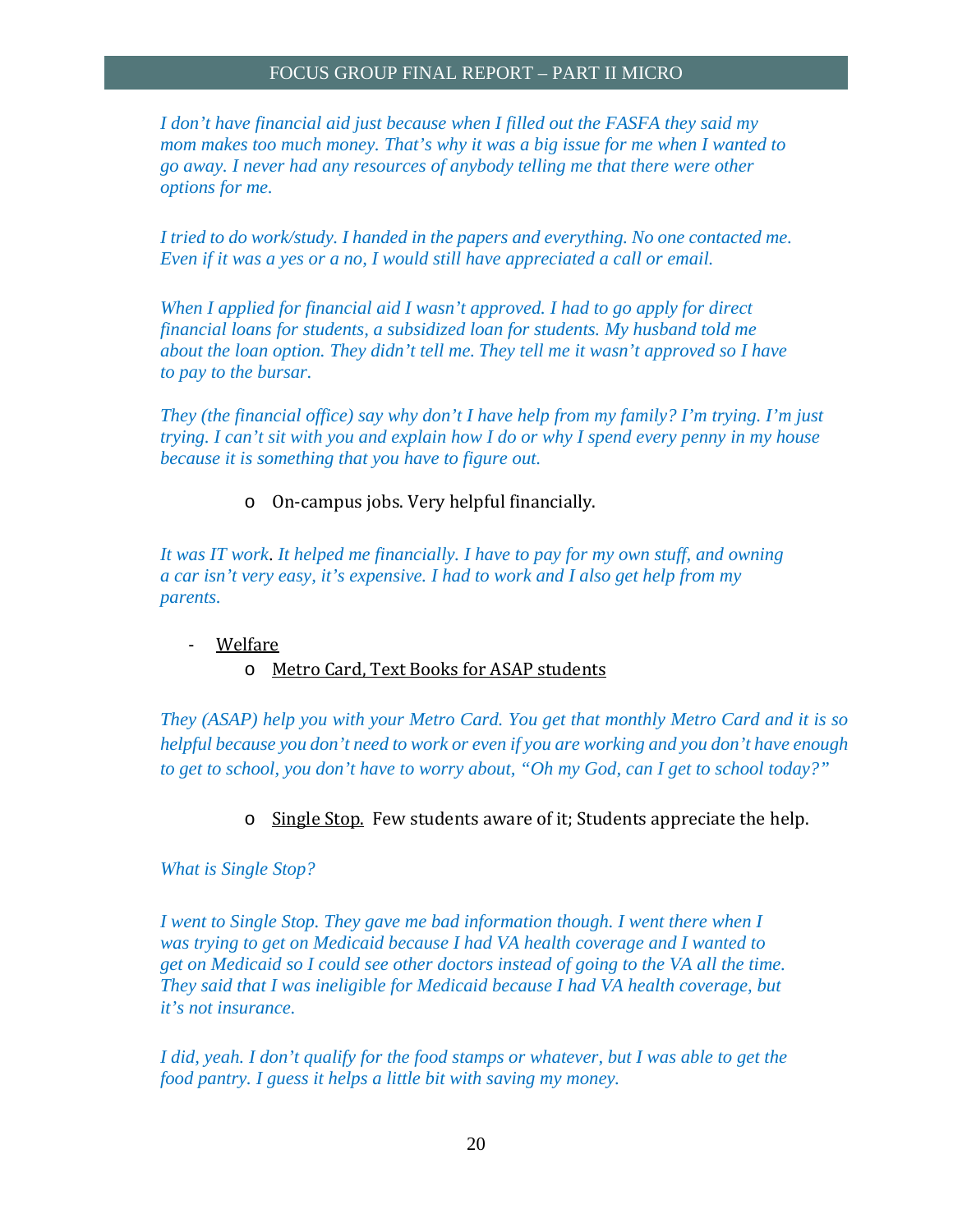o Child Care Center. Students with kids find the center super helpful; teachers are nice; some teachers are always late; closes too early

*I had daycare before, outside, but when I start here I was like it is hard for me to get out of here and get on time to get my kid. I need a place where they can be close to me, and when I went to the MB109 and asked for information from them and they have vouchers for the daycare for outside, so I have to transfer to here.* 

*I know the day care is doing well. My son, when he first started day care he didn't say a lot of words, but now he is coming home and he calls me Mama. He calls his father Dada. So I know that he is learning stuff here. The communication is good. My class is at 8:00 and the day care is supposed to open at 7:45, but they are always late. So I'm always late for my first class. That's my only issue with that* 

#### **Facilities**

#### o Parking Service. Students with a car find it very helpful.

*I didn't know that LaGuardia had a personal parking area in C building and I found out from my classmates. That's really helpful. I live so far—I live all the way in Brooklyn and there is not much public transportation there. So if I come here on public transportation I usually never make it on time in the mornings and that is a bad situation. It takes almost two hours.* 

#### $\circ$  Fitness Center. Staff brings positive energy to students.

*The gym, the staff, James. He's extremely friendly. At the gym I feel very comfortable. I can just go there and blow off some steam and then come back to my work and be focused again.* 

because staff do not wear name tag; Some staff are not knowledgeable; Students receive c) Financial Aid send students around; Students do not know who they spoke with conflicting information from Admissions, Financial Aid, and Advising Offices; When things go wrong, students receive notifications of the issue but no instructions for next steps; The layout of C107 makes students feel uncomfortable.

*I remember I was going to Financial Aid and there was only two people there and there was a whole bunch of us waiting. How can two people handle all of that? There's not enough.* 

*The financial aid department I think—same thing, sometimes three people will give you three different answers to one question. You have to keep going back and asking the same—I don't know, surely those guys can figure it out.*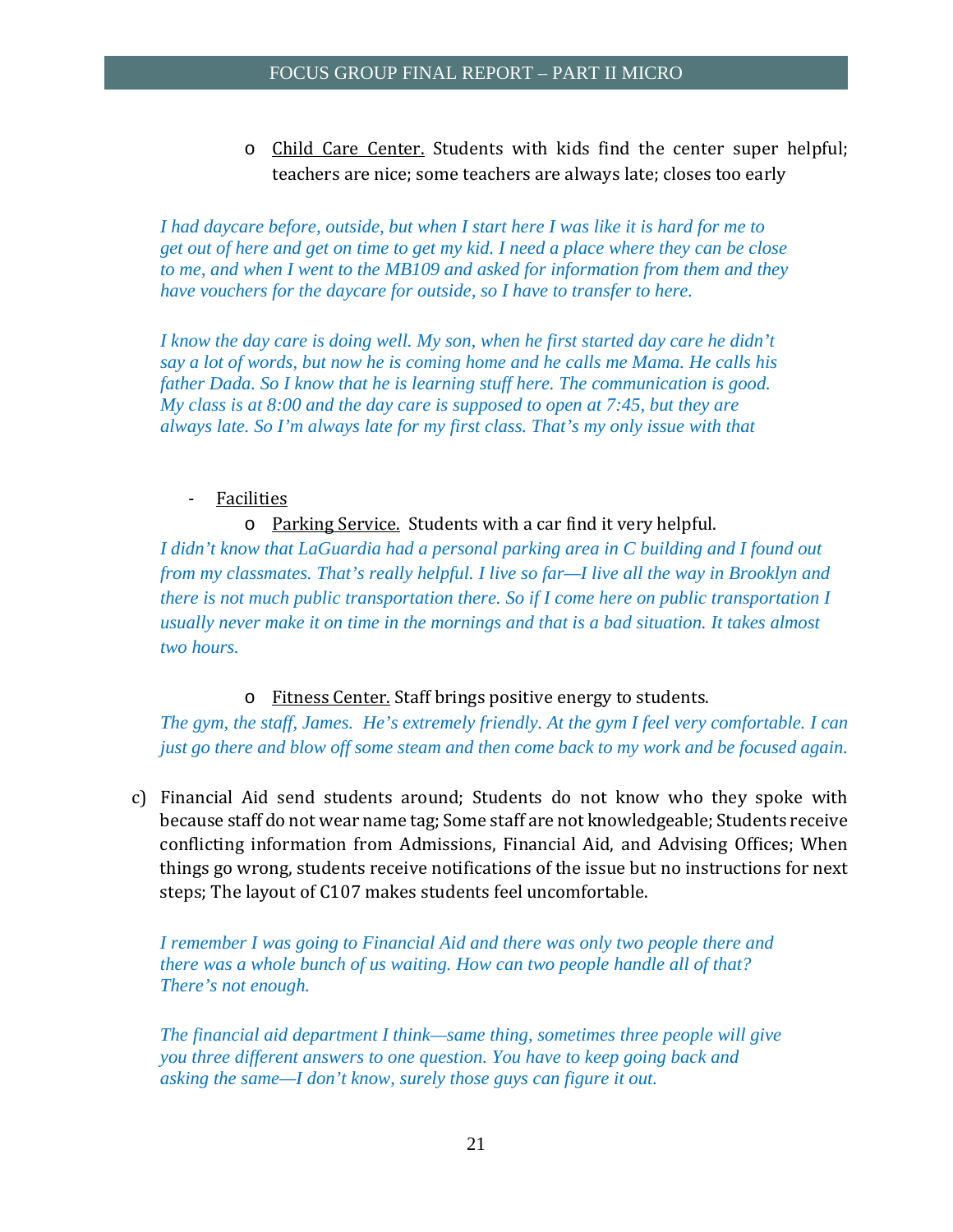When I went to the financial aid office none of them have a nametag. So I cannot *tell who I am speaking to. I have to appeal and I have to explain it, but I can't tell in appeal who I talk to because in the financial aid office none of them have a nametag. They don't have a badge that says, "This is Lisa," or "This is Janet." None of them have a nametag. I tell them that's not right. They need to have a nametag so that I can tell, "I spoke to so and so and I spoke to so and so and this is what they tell me."* 

*When I went there my adviser told me that I have to go to financial aid office. The financial aid office told me that I have to go back to my adviser. It was like I spend three weeks going back and forth.* 

*Something went wrong with my financial aid. I didn't get the right information. I got the information from one person, but I had to go them. Sometimes I feel like it would be better if they reached out to me, if something is going wrong maybe they can let me know. Maybe they could call or email or something like that if there's something that I need to know. So I have to go over there and sign up and then just wait to know what's going on.* 

*I had to run around from office to office and nobody really had the right information. They were like "Just go talk to this person." You go to the Financial Aid office and they say "Why did they send you here?" You do a lot of running around at first. After I was in and got used to school again than I started to adjust and I liked it.*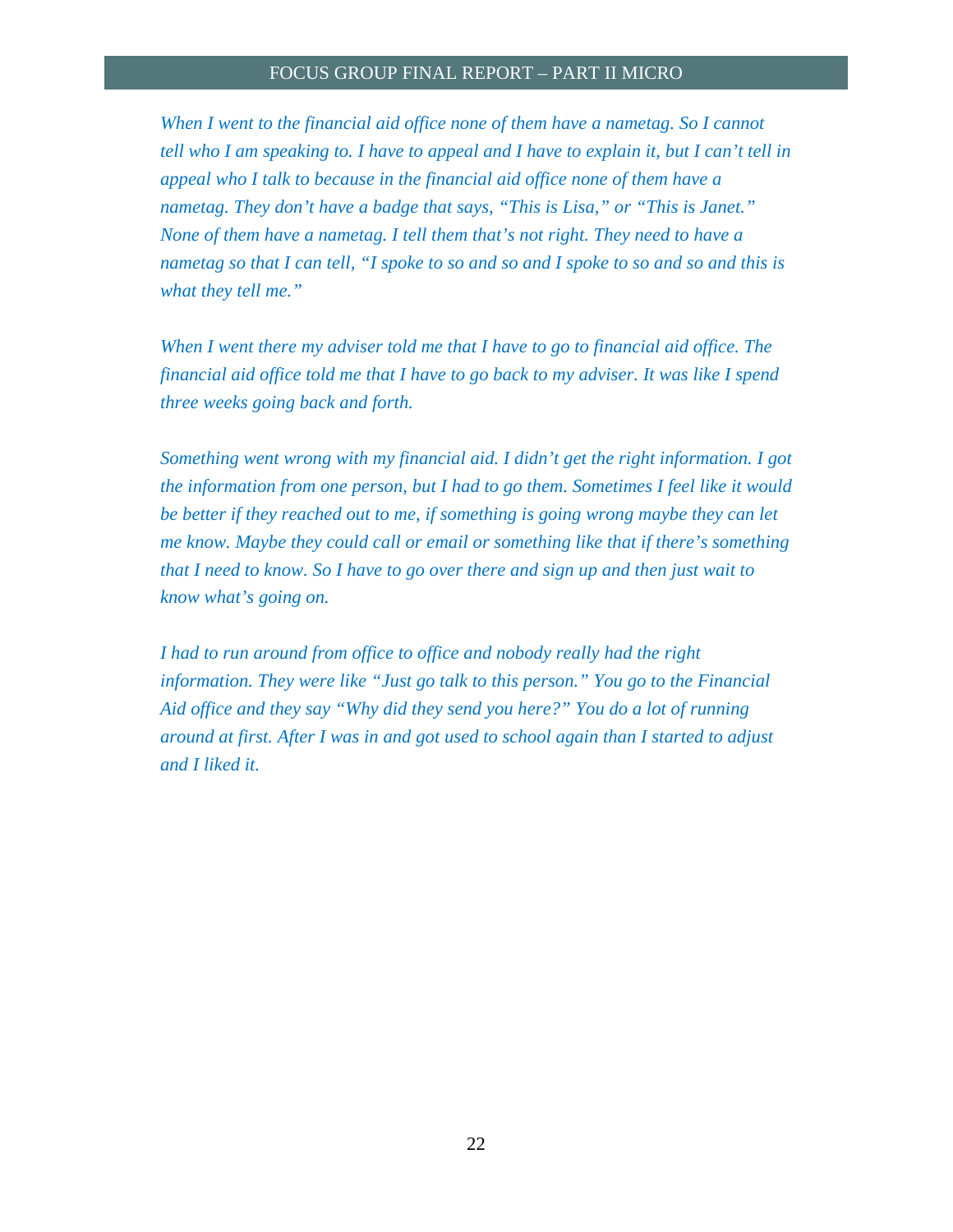### **Group 5 – Career Services**



#### Experience & Outcomes

- a) Office of Transfer Services
	- Students like the transfer fair; Glossary of transfer terms are very helpful.

*Yes, because sometimes you research on the internet and you don't find that much, but then you get to the transfer fair and you see that there are a lot more choices.* 

*In my class, the first year seminar, we went to a transfer—it was like a lecture. So there was a guy and I don't remember his name, but he was really good because he was really sincere and was actually trying to help and say, "Hey, you don't just focus in the public colleges. You may bring opportunity to a private college. There was a lot of advisement. And I went to the transfer fair, I think, last week—I'm not sure—and all the colleges were there.* 

*I am business administration major and if you're thinking after two years to transfer to a four year college, so start with math classes very early. I did not know that. So now I have to wait longer. There are five classes I have to take and you can't take them at once.* 

Some students do not know that the intent to graduate requirement is required for their application for transfer. One student missed the deadline. *What is the intent to graduate?*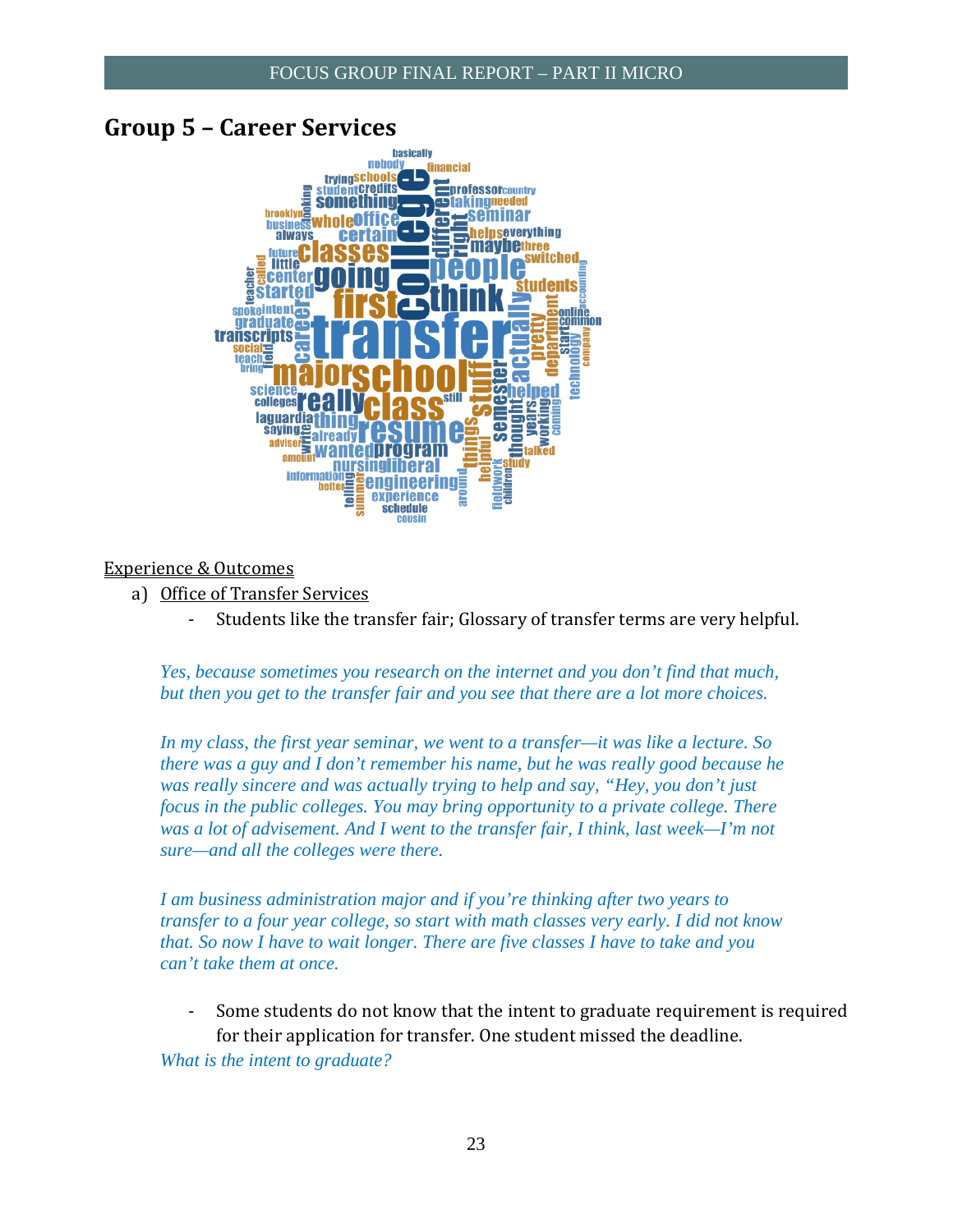*I didn't even know about the intent to graduate thing. Nobody was telling me any of this. So I found out last minute about doing the intent to graduate, this is my last semester, you know. So I felt like I was misinformed or not informed at all.* 

Students who haven't visited the office because they do not have a plan to transfer to a 4-year college, haven't thought about, don't know where the office is located. 

#### *Where is the office?*

*I haven't gone to the transfer office but the career advisors do advise you to be when choosing your courses, please first finish your required core courses and all that or else you'll not be able to transfer or graduate and all that. And all of those things, they try to prepare you for your first semester so that's good. And the transfer fair—yes, it gave me a better scope of what can I choose from.* 

b) Career Development Center

- Students enjoyed the resume boot camp, workshops, career fair.

*They do provide certain workshops for a job fair or a resume boot camp. We actually learn a lot from our resume and how different people look at our resume and decide where it is a good fit for them, as well as formatting of the resume. They teach you how to get ready or how to get a job like tying a tie and handshake and also mock interview.* 

*Training. At the end they give us certification or something like that. So I got it. That [inaudible] was you have to work for those companies—insurance company or [inaudible]. I don't have time. I just got my certification.* 

*Yes, very helpful. When I came here I didn't have any jobs. So I used to go to Queens Library and they have me work on my resume. Now I go to Queens Library only when I need to get books.* 

- Staff are knowledgeable, friendly, and helpful.

*At first, I would look online and see certain jobs, but then I went to the Career Development Office here and I sat down with Brian Caba. He started showing me the job qualifications for substance abuse manager and counseling, and stuff like that,* 

*I* went to him (Brian) too. He is really nice. He convinced me to go to the transfer and *enrollment office and figure out what credits that I needed and what school I could transfer to. Then when I went to the transfer office she helped me fill out the whole application*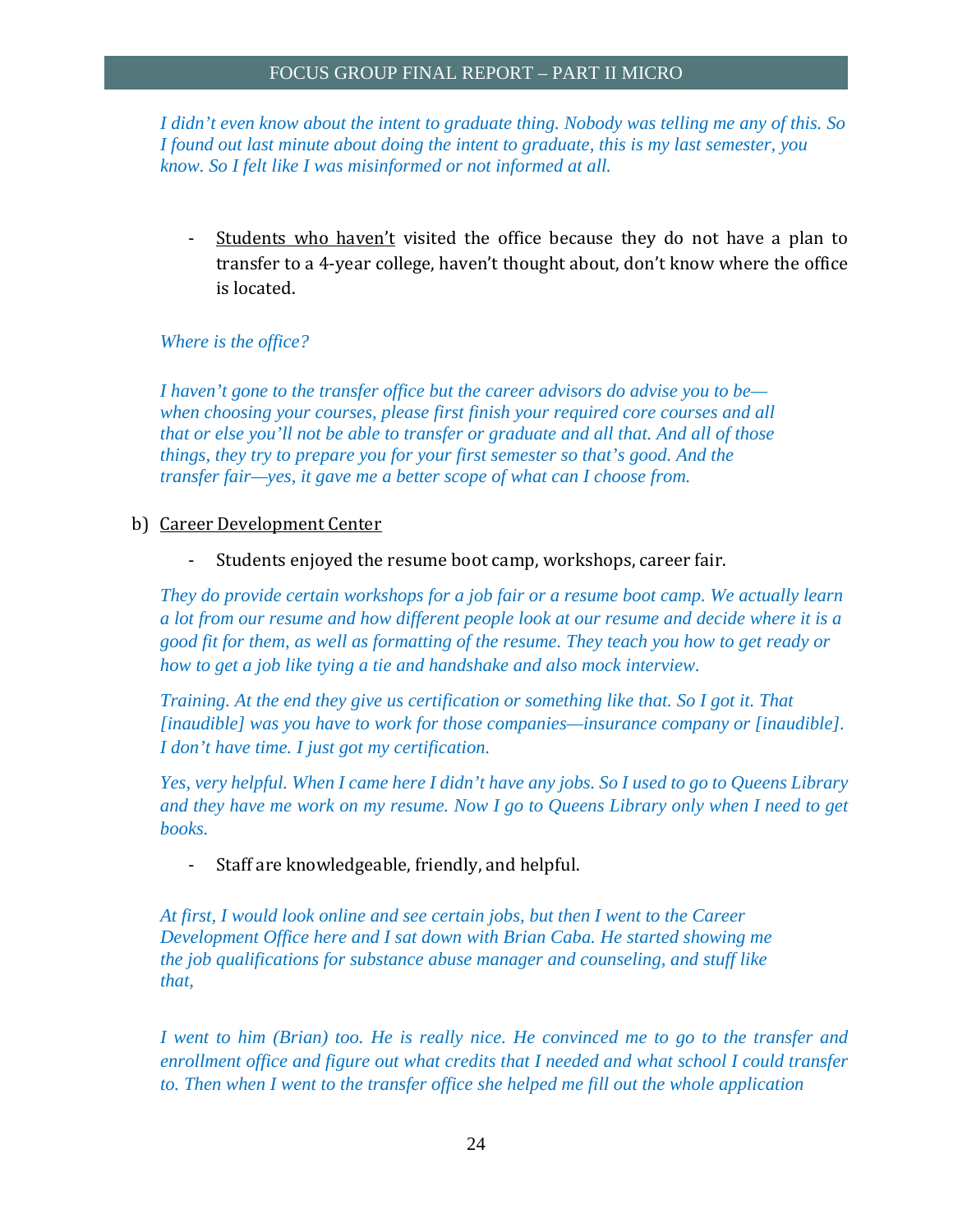Students who haven't visited the office because they have no time to go, have not yet thought about internship or jobs, or have supports outside of the college. Some students were confused about requirements.

#### *I will go when I need.*

*I watch Youtube videos about my career. I wanted to know the process of being a nurse.* 

*I had a question (about internship) a couple of weeks ago and I had to go to four different offices and I ended up with four different answers and I still don't know the answer. I'm looking, but I don't know how it's supposed to work. I'm trying to figure that out. I'm actually looking for something that's [inaudible] my career. And then I give up. Somebody told me I don't have to do internship at all.* 

#### c) Switch Majors

Quite a few students switched major during their study at LaGuadia.

*I was in the military, so when I came here I just decided to do criminal justice because it was the most—it is like basically the same thing. Like police and stuff. I thought with a bachelor's degree I would be eligible for most jobs, as far as, federal, state, and city. What I really want to do is be a substance abuse counselor. I can't do that with a criminal justice degree. All of the jobs that I am looking at you need a master's in social work. So I decided to switch to social work.* 

*When I first entered college, my major was Liberal Arts, Math and Science. So after a semester the school had a club fair of all the different clubs on campus, and I talked to an occupational therapy club member. I was interested in the field and that's why I changed my major to occupational therapy.* 

more time to decide what they want to do. Liberal arts major gives them options A few students switched from other majors to liberal arts because they wanted and flexibility.

*Last semester I came here and just picked a major. I picked mechanical engineering, because I thought that it sounded cool. I didn't know that it was all math-based. My math is not very good so I switched to liberal arts to find something that works more to my liking.* 

*I was in nursing, but I switched my major to liberal arts math and science. The reason being is because it's a little competitive and a lot of the students, even with good grades, don't get in.*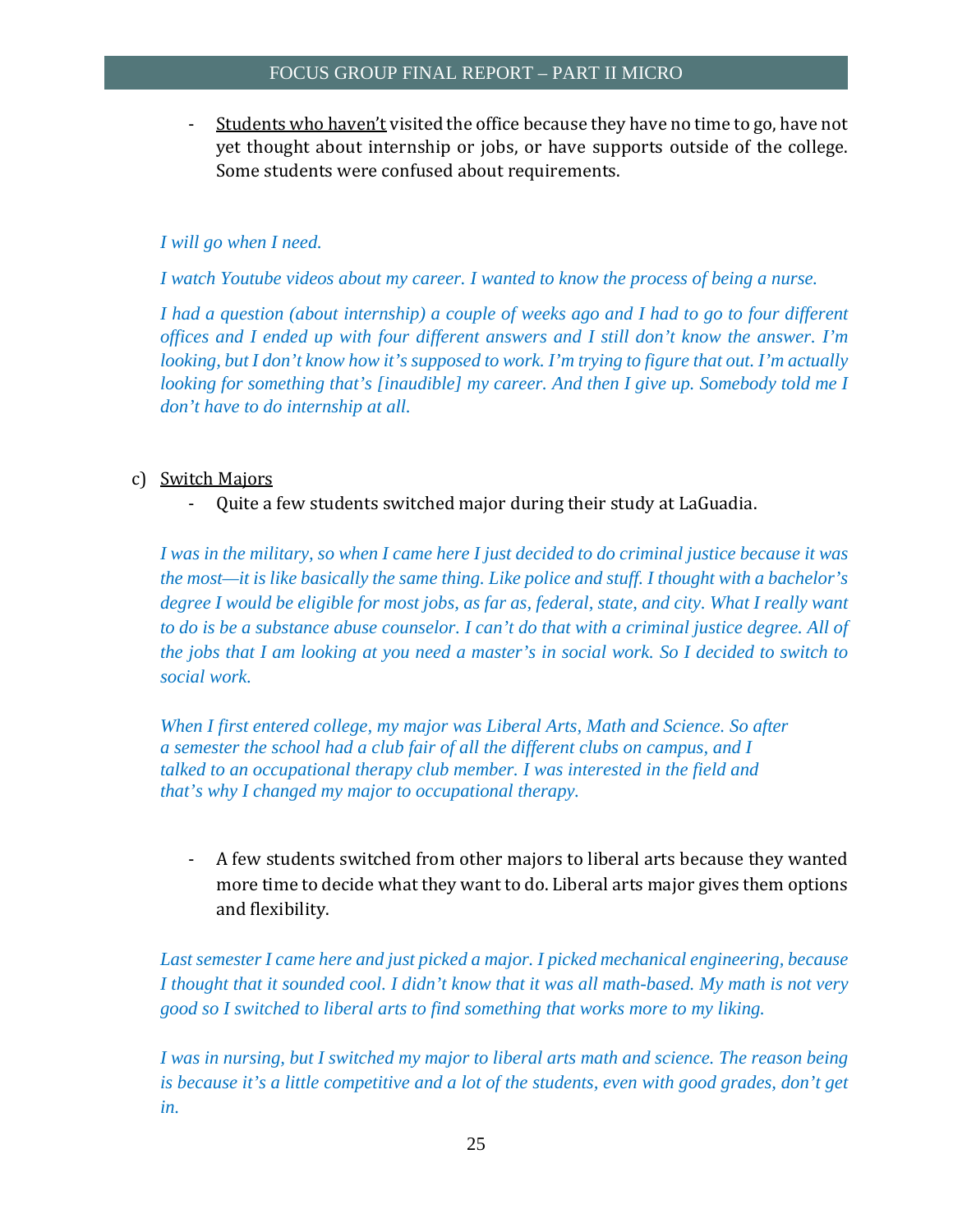### **Group 6 – Learning Support**



#### Experience & Outcomes

a) ESL Program

International students found ESL program indispensable.

*I have gotten help from my ESL professor, Christine. She helps me to fine tuning and after that my grammar is improving a lot. It has clearly helped me. It's really nice. When a teacher will spend the time to help you, that's really good.* 

- b) Writing Center
	- Faculty refer students to the writing center.

*My English professor recommended.* 

Students go to the writing center on a regular basis; some students go there every day; with the help, students become confident about their English and study. 

*Always I visit the writing center. It is very helpful for all my papers, I got like A, A, A, A, and I like that.* 

*Writing Center. I do one class a week. I want to improve my writing skills. I go there with questions and they help with answering.* 

*When I failed in the class I cannot understand so I used to go to the tutoring. It was for myself. It was not for a grade. I just went. So it's never too late.*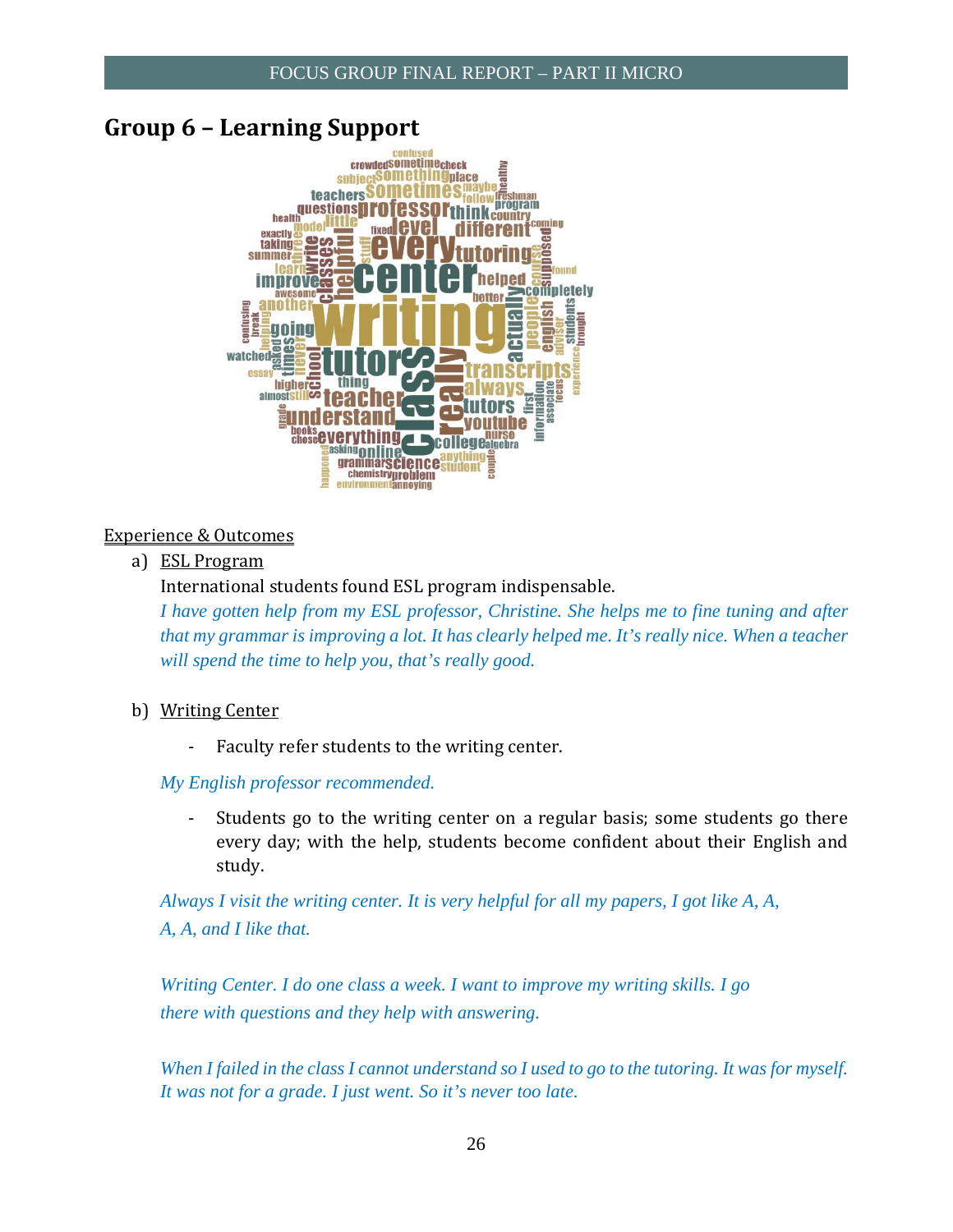Students who haven't visited the center because they don't need the help; some high schools prepare their students very well.

*The work I did before was in a PR department writing press releases. So writing for me is not that hard.* 

*The high school I went to was a high school in Long Island, and the way they teach things there compared to how they do things in city schools, I was actually more prepared for college related things.* 

#### c) Math Tutoring

#### - Students use it almost every day and find it very helpful.

*I need a lot of help in math. I go there every day. Another thing that they don't tell you is that if you go to lab every day they add five points onto your grade.* 

*When I took algebra I was down there every day to get help, to the math lab, and it helped me. But without that I don't think I would have survived basic algebra.* 

*I actually just came from the math center. They're very helpful and inviting. It's not like they sit in a corner and wait for you to come. They come to you if they see you working on something and ask if you need help.* 

*My math class actually has a tutor inside the class. So every time the class starts he will always write on the board when you can meet with him, and I like that because it helps a lot. The math center when I used to go it wasn't always open. I was going at the wrong times. But it was very helpful.* 

*If you're not very proficient in math or you are and you still need a little bit of help, go there. Even if you are, go there still because you can learn things.* 

*They'll help you with anything you need. You just go in and tell them.* 

Tutors are helpful, but some don't have the knowledge of advanced math. STEM students need more advanced math tutoring.

*They have different levels of people. Say you chose Math 115, [inaudible] but you are in Math 115, someone will come in and say you're not on the level of 115. So sometimes it gets confused. Like, who should tutor which class? If you find tutor on same level that you are (lucky), they will help you.*